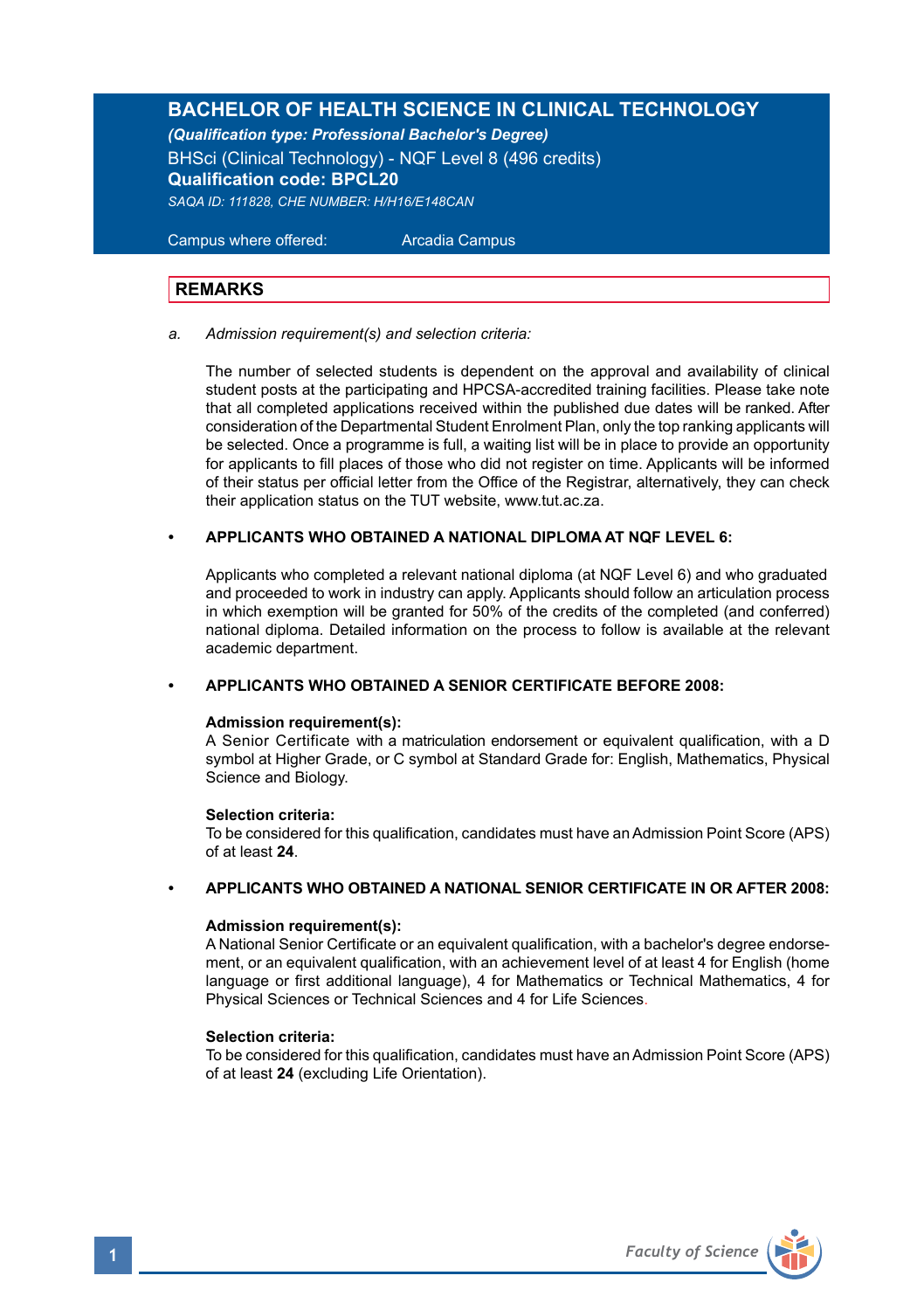*b. Assessment procedure(s):*

**For 2022:** Candidates will be selected based on their relevant APS scores.

**As from 2023:** Applicants will be invited for a TUT Potential Assessment Test and depending on the results will be invited for an interview. Structured panel interviews are conducted by the full-time academic staff in the department of the Clinical Technology programme, as well as appointed qualified clinical technology part-time staff from industry to further streamline admission to the programme. The APS will contribute 40%, the TUT Potential Assessment will contribute 20% and the interview will contribute 40% of the final score.

- *c. Recognition of Prior Learning (RPL), equivalence and status:* See Chapter 30 of Students' Rules and Regulations.
- d*. Intake for the qualification:*  January only.
- *e. Presentation:*  Day classes.
- *f. Minimum duration:* Four years.
- *g. Exclusion and readmission:* See Chapter 2 of Students' Rules and Regulations.
- *h. Other requirements:* Vaccination against Hepatitis B is compulsory.
- *i. Practicals:*

100% attendance is compulsory for all practical classes. Students must pass the practical component of a subject to obtain admission to sit for the examination.

- *j. Personal protective equipment:* Specific safety wear is compulsory in the practical laboratories.
- *k. Registration as a student clinical technologist:*
	- Registration with the Health Professions Council of South Africa (HPCSA) as a student clinical technologist is compulsory.
	- International students will be allowed to register at the HPCSA only as student clinical technologist; and for the duration of the relevant qualification. However, they will not be able to register with the HPCSA as a clinical technologist.
- *l. Professional registration as a clinical technologist:*  Registration as a qualified clinical technologist takes place four years after registration as a student clinical technologist, provided that the candidate completes the four academic years successfully.
- *m. Clinical training (third and fourth year):*

The Head of the Department reserves the right to train students in some of the seven categories after consultation with industry. Students will receive guidance in their second year on the available options for the following year. Clinical training must be completed at an accredited unit. During the training period, the student is subject to the jurisdiction of this unit. The duration of the clinical training is two years.

# **CURRICULUM**

| <b>FIRST YEAR</b> |                                        |       |      |                                      |  |  |
|-------------------|----------------------------------------|-------|------|--------------------------------------|--|--|
| <b>CODE</b>       | <b>MODULE</b>                          | NOF-L |      | <b>CREDIT PREREQUISITE MODULE(S)</b> |  |  |
| 11P105X           | Communication for Academic<br>Purposes | (5)   | (10) |                                      |  |  |

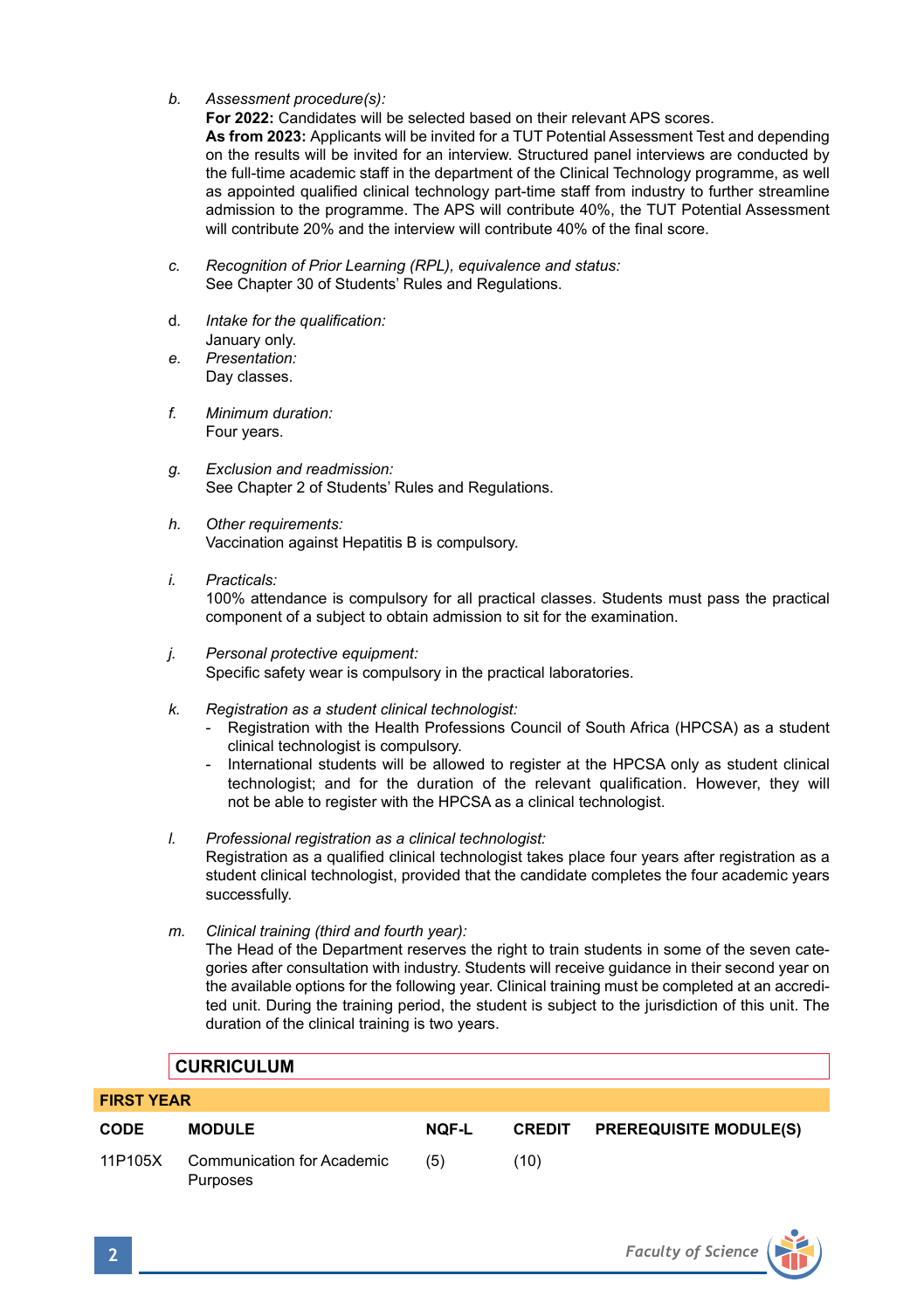| CLP105P<br><b>CPL105X</b><br>FLF125P     | <b>Clinical Professional Practice I</b><br><b>Computer Literacy</b><br>Foundation Life Skills (block<br>mode) | (5)<br>(5)<br>(5)        | (12)<br>(10)<br>(2)          |                                                                                                                                 |
|------------------------------------------|---------------------------------------------------------------------------------------------------------------|--------------------------|------------------------------|---------------------------------------------------------------------------------------------------------------------------------|
| HAN105P<br>HPY105P<br><b>MAS105X</b>     | Human Anatomy I<br>Human Physiology I<br><b>Mathematics and Statistics I</b>                                  | (5)<br>(5)<br>(5)        | (18)<br>(18)<br>(12)         |                                                                                                                                 |
| <b>FIRST SEMESTER</b>                    |                                                                                                               |                          |                              |                                                                                                                                 |
| CHS115P<br>PHS115P<br>RPL115P            | Chemistry for Health Sciences I<br>Physics for Health Sciences I<br>Research Principles I                     | (5)<br>(5)<br>(5)        | (12)<br>(12)<br>(6)          |                                                                                                                                 |
| <b>SECOND SEMESTER</b>                   |                                                                                                               |                          |                              |                                                                                                                                 |
| MBH115P                                  | Medical Law, Bio-Ethics and<br>Human Rights I                                                                 | (5)                      | (9)                          |                                                                                                                                 |
|                                          | TOTAL CREDITS FOR THE FIRST YEAR:                                                                             |                          | 121                          |                                                                                                                                 |
| <b>SECOND YEAR</b>                       |                                                                                                               |                          |                              |                                                                                                                                 |
| <b>CODE</b>                              | <b>MODULE</b>                                                                                                 | <b>NOF-L</b>             | <b>CREDIT</b>                | <b>PREREQUISITE MODULE(S)</b>                                                                                                   |
| BAP206P                                  | <b>Biomedical Apparatus II</b>                                                                                | (6)                      | (18)                         | Human Anatomy I<br>Human Physiology I                                                                                           |
| CLC206P                                  | Clinical Science Practice II                                                                                  | (6)                      | (12)                         | <b>Clinical Professional Practice I</b><br>Human Anatomy I<br>Human Physiology I                                                |
| CLP206P<br>HAN206P<br>HPY206P<br>PMY206P | Clinical Professional Practice II<br>Human Anatomy II<br>Human Physiology II<br>Pharmacology II               | (6)<br>(6)<br>(6)<br>(6) | (12)<br>(18)<br>(18)<br>(18) | Clinical Professional Practice I<br>Human Anatomy I<br>Human Physiology I<br>Chemistry for Health Sciences I<br>Human Anatomy I |

| MBH216P | Medical Law, Bio-Ethics and | (6) | (9) | Medical Law. Bio-Ethics and |
|---------|-----------------------------|-----|-----|-----------------------------|
|         | Human Rights II             |     |     | Human Rights I              |
| RPL216P | Research Principles II      | (6) | (6) | Research Principles I       |

PTS206P Pathophysiology II (6) (18)

TOTAL CREDITS FOR THE SECOND YEAR: **129**

| <b>THIRD YEAR</b> |                                                                            |              |               |                                                                                     |  |
|-------------------|----------------------------------------------------------------------------|--------------|---------------|-------------------------------------------------------------------------------------|--|
| <b>CODE</b>       | <b>MODULE</b>                                                              | <b>NQF-L</b> | <b>CREDIT</b> | <b>PREREQUISITE MODULE(S)</b>                                                       |  |
| CLP307P           | <b>Clinical Professional Practice III</b>                                  | (7)          | (12)          | Clinical Professional Practice II<br>Medical Law, Bio-Ethics and<br>Human Rights II |  |
| HAM307P           | Health Care Administration and<br>Management I                             | (7)          | (12)          |                                                                                     |  |
| MBH317P           | Medical Law, Bio-Ethics and<br>Human Rights III (first-semester<br>module) | (7)          | (9)           | Medical Law, Bio-Ethics and<br>Human Rights II                                      |  |
| RPL307P           | <b>Research Principles III</b>                                             | (7)          | (6)           | Research Principles II                                                              |  |



Human Physiology I<br>Human Anatomy I

Human Physiology I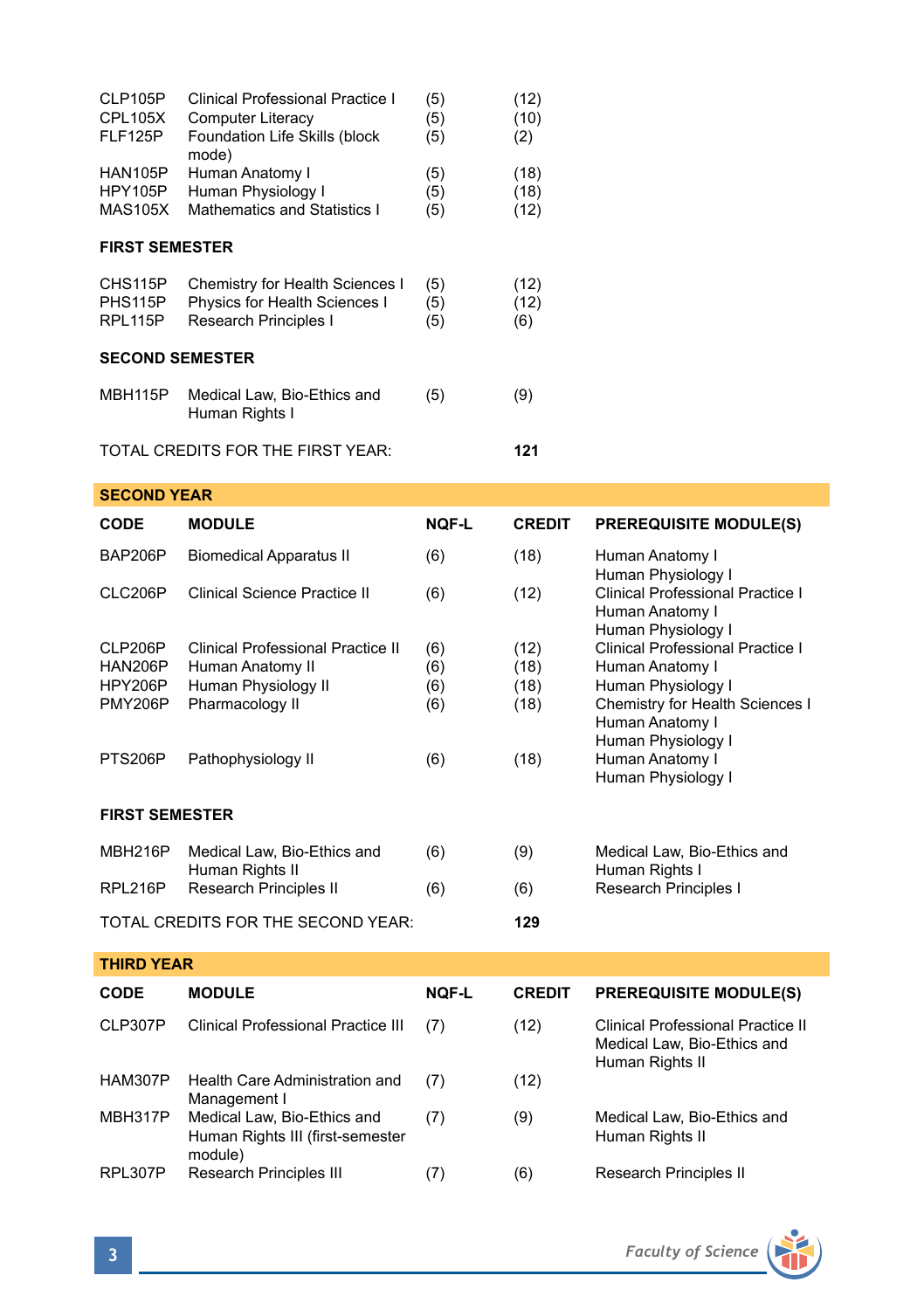# **One of the following modules:**

*The prerequisite modules for all modules are: Human Anatomy II, Human Physiology II and Pathophysiology II.*

| CCA307P        | Anatomy and Physiology III in:<br>Critical Care            | (7) | (18) |
|----------------|------------------------------------------------------------|-----|------|
| CYA307P        | Anatomy and Physiology III in:<br>Cardiology               | (7) | (18) |
| NEA307P        | Anatomy and Physiology III in:<br>Nephrology               | (7) | (18) |
| NRA307P        | Anatomy and Physiology III in:<br>Neurophysiology          | (7) | (18) |
| PLA307P        | Anatomy and Physiology III in:<br>Pulmonoloav              | (7) | (18) |
| RDA307P        | Anatomy and Physiology III in:<br>Reproductive Biology     | (7) | (18) |
| <b>VAA307P</b> | Anatomy and Physiology III in:<br>Cardiovascular Perfusion | (7) | (18) |

#### **One of the following modules:**

*The prerequisite modules for all modules are: Human Anatomy II, Human Physiology II and Pathophysiology II.*

| CCB307P        | Biomedical Apparatus III in:<br><b>Critical Care</b>     | (7) | (24) |
|----------------|----------------------------------------------------------|-----|------|
| CYB307P        | Biomedical Apparatus III in:<br>Cardiology               | (7) | (24) |
| NEB307P        | Biomedical Apparatus III in:<br>Nephrology               | (7) | (24) |
| NRB307P        | Biomedical Apparatus III in:<br>Neurophysiology          | (7) | (24) |
| PLB307P        | Biomedical Apparatus III in:<br>Pulmonology              | (7) | (24) |
| RDB307P        | Biomedical Apparatus III in:<br>Reproductive Biology     | (7) | (24) |
| <b>VAB307P</b> | Biomedical Apparatus III in:<br>Cardiovascular Perfusion | (7) | (24) |

### **One of the following modules:**

*The prerequisite modules for all modules are: Biomedical Apparatus II, Clinical Professional Practice II, Clinical Science Practice II, Human Anatomy II, Human Physiology II and Pathophysiology II.*

| CCE307P        | Clinical Science Practice III in:<br><b>Critical Care</b>     | (7) | (18) |
|----------------|---------------------------------------------------------------|-----|------|
| CYE307P        | Clinical Science Practice III in:<br>Cardiology               | (7) | (18) |
| NEE307P        | Clinical Science Practice III in:<br>Nephrology               | (7) | (18) |
| <b>NRE307P</b> | Clinical Science Practice III in:<br>Neurophysiology          | (7) | (18) |
| <b>PLE307P</b> | Clinical Science Practice III in:<br>Pulmonology              | (7) | (18) |
| <b>RBE307P</b> | Clinical Science Practice III in:<br>Reproductive Biology     | (7) | (18) |
| <b>VAE307P</b> | Clinical Science Practice III in:<br>Cardiovascular Perfusion | (7) | (18) |

### **One of the following modules:**

*The prerequisite modules for all modules are: Human Anatomy II, Human Physiology II and Pathophysiology II.*

CCP307P Pathophysiology III in: Critical (7) (18) Care

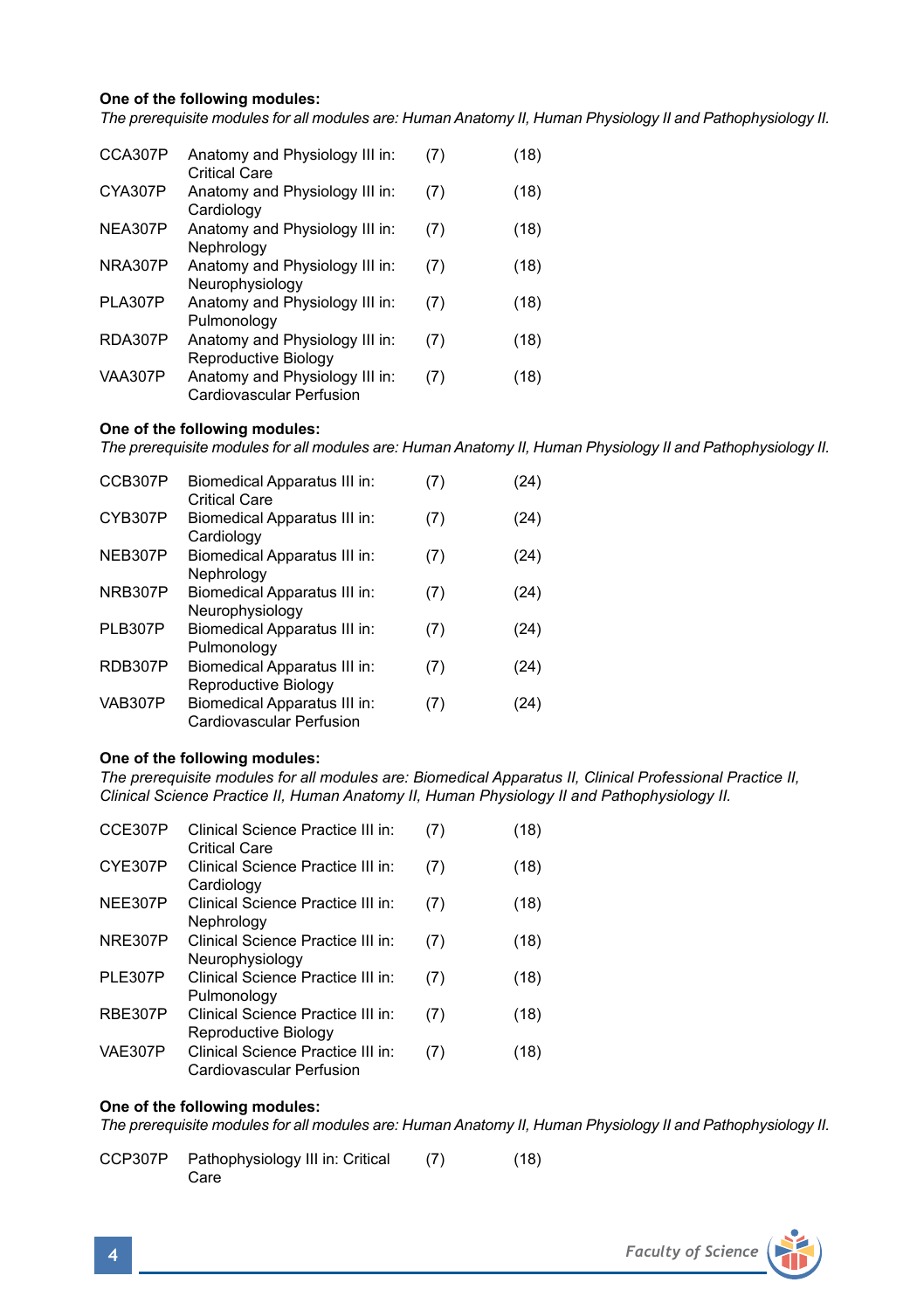| CYP307P<br>NEP307P | Pathophysiology III in: Cardiology (7)<br>Pathophysiology III in: Nephrology (7) |     | (18)<br>(18) |                 |
|--------------------|----------------------------------------------------------------------------------|-----|--------------|-----------------|
| NRP307P            | Pathophysiology III in:<br>Neurophysiology                                       | (7) | (18)         |                 |
| PLP307P            | Pathophysiology III in:<br>Pulmonology                                           | (7) | (18)         |                 |
| RBP307P            | Pathophysiology III in:<br>Reproductive Biology                                  | (7) | (18)         |                 |
| <b>VAP307P</b>     | Pathophysiology III in:<br>Cardiovascular Perfusion                              | (7) | (18)         |                 |
|                    | plus one of the following modules:                                               |     |              |                 |
| CCH317P            | Pharmacology III in: Critical Care                                               | (7) | (6)          | Pharmacology II |
| CYH317P            | Pharmacology III in: Cardiology                                                  | (7) | (6)          | Pharmacology II |
| NEH317P            | Pharmacology III in: Nephrology                                                  | (7) | (6)          | Pharmacology II |
| NRH317P            | Pharmacology III in:<br>Neurophysiology                                          | (7) | (6)          | Pharmacology II |
| PLH317P            | Pharmacology III in: Pulmonology                                                 | (7) | (6)          | Pharmacology II |
| RBH317P            | Pharmacology III in: Reproductive<br>Biology                                     | (7) | (6)          | Pharmacology II |
| VAH317P            | Pharmacology III in:<br>Cardiovascular Perfusion                                 | (7) | (6)          | Pharmacology II |
|                    | TOTAL CREDITS FOR THE THIRD YEAR:                                                |     | 123          |                 |

# **FOURTH YEAR**

| <b>CODE</b>    | <b>MODULE</b>                                                             | <b>NOF-L</b> | <b>CREDIT</b> | <b>PREREQUISITE MODULE(S)</b>                                                                                           |
|----------------|---------------------------------------------------------------------------|--------------|---------------|-------------------------------------------------------------------------------------------------------------------------|
| CDG408P        | Clinical Education and Mentoring I (8)                                    |              | (12)          | Clinical Professional Practice III<br>Clinical Science Practice III (at<br>least one of the electives)                  |
| CLP408P        | Clinical Professional Practice IV                                         | (8)          | (12)          | Clinical Professional Practice III                                                                                      |
| <b>HAM408P</b> | Health Care Administration and<br>Management II                           | (8)          | (12)          | Health Care Administration and<br>Management I                                                                          |
| <b>MBH418P</b> | Medical Law, Bio-Ethics and<br>Human Rights IV (first-semester<br>module) | (8)          | (9)           | Medical Law, Bio-Ethics and<br>Human Rights III                                                                         |
| PTS418P        | Pathophysiology IV (first-<br>semester module)                            | (8)          | (12)          | Anatomy and Physiology III (at<br>least one of the electives)<br>Pathophysiology III (at least one of<br>the electives) |
| RPL408P        | Research Principles IV and<br>Project                                     | (8)          | (30)          | Research Principles III                                                                                                 |
|                | plus one of the following modules:                                        |              |               |                                                                                                                         |
| CCB408P        | Biomedical Apparatus IV in:<br><b>Critical Care</b>                       | (8)          | (12)          | Biomedical Apparatus III in:<br><b>Critical Care</b>                                                                    |
| CYB408P        | Biomedical Apparatus IV in:<br>Cardiology                                 | (8)          | (12)          | Biomedical Apparatus III in:<br>Cardiology                                                                              |
| NEB408P        | Biomedical Apparatus IV in:<br>Nephrology                                 | (8)          | (12)          | Biomedical Apparatus III in:<br>Nephrology                                                                              |
| NRB408P        | Biomedical Apparatus IV in:<br>Neurophysiology                            | (8)          | (12)          | Biomedical Apparatus III in:<br>Neurophysiology                                                                         |
| PLB408P        | Biomedical Apparatus IV in:<br>Pulmonology                                | (8)          | (12)          | Biomedical Apparatus III in:<br>Pulmonology                                                                             |
| RDB408P        | Biomedical Apparatus IV in:<br>Reproductive Biology                       | (8)          | (12)          | Biomedical Apparatus III in:<br>Reproductive Biology                                                                    |

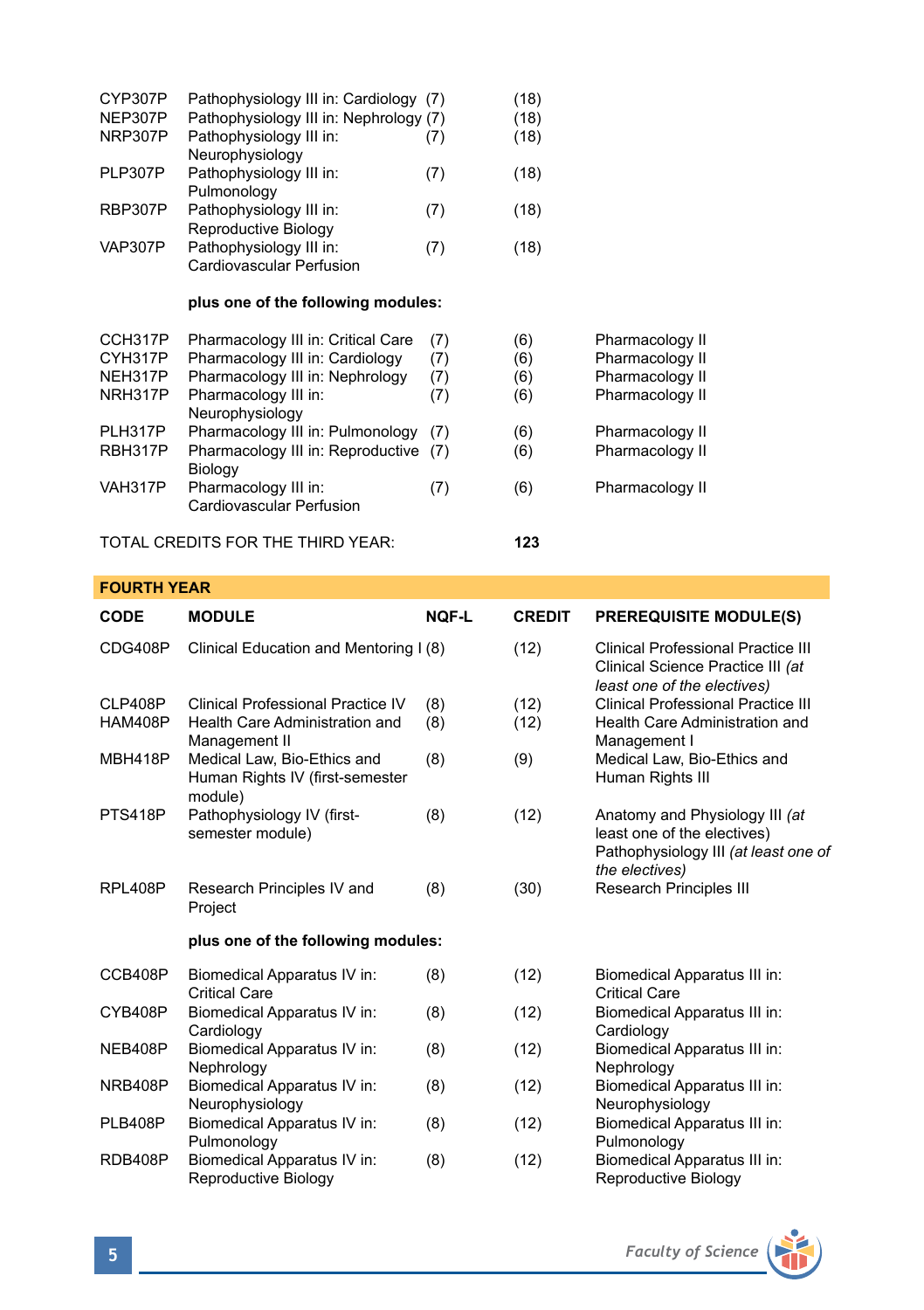| <b>VAB408P</b> | Biomedical Apparatus IV in:<br>Cardiovascular Perfusion      | (8) | (12) | Biomedical Apparatus III in:<br>Cardiovascular Perfusion      |
|----------------|--------------------------------------------------------------|-----|------|---------------------------------------------------------------|
|                | plus one of the following modules:                           |     |      |                                                               |
| CCE408P        | Clinical Science Practice IV in:<br><b>Critical Care</b>     | (8) | (24) | Clinical Science Practice III in:<br><b>Critical Care</b>     |
| CYE408P        | Clinical Science Practice IV in:<br>Cardiology               | (8) | (24) | Clinical Science Practice III in:<br>Cardiology               |
| NEE408P        | Clinical Science Practice IV in:<br>Nephrology               | (8) | (24) | Clinical Science Practice III in:<br>Nephrology               |
| NRE408P        | Clinical Science Practice IV in:<br>Neurophysiology          | (8) | (24) | Clinical Science Practice III in:<br>Neurophysiology          |
| PLE408P        | Clinical Science Practice IV in:<br>Pulmonology              | (8) | (24) | Clinical Science Practice III in:<br>Pulmonology              |
| RBE408P        | Clinical Science Practice IV in:<br>Reproductive Biology     | (8) | (24) | Clinical Science Practice III in:<br>Reproductive Biology     |
| VAE408P        | Clinical Science Practice IV in:<br>Cardiovascular Perfusion | (8) | (24) | Clinical Science Practice III in:<br>Cardiovascular Perfusion |
|                | TOTAL CREDITS FOR THE THIRD YEAR:                            |     | 123  |                                                               |
|                | TOTAL CREDITS FOR THE QUALIFICATION:                         |     | 496  |                                                               |

# **MODULE INFORMATION (OVERVIEW OF SYLLABUS)**

The syllabus content is subject to change to accommodate industry changes. Please note that a more detailed syllabus is available at the Department or in the study guide that is applicable to a particular module. At time of publication, the syllabus content was defined as follows:

# **A**

### ANATOMY AND PHYSIOLOGY III IN: CARDIOLOGY (CYA307P) 1 X 3-HOUR PAPER *(Module custodian: Department of Biomedical Sciences)*

This module prepares the student to integrate knowledge of Anatomy and Physiology in Cardiology and covers; embryology of the cardiovascular system, anatomy of the cardiovascular system, and physiology of the cardiovascular system. (Total notional time: 180 hours)

# **ANATOMY AND PHYSIOLOGY III IN: CARDIOVASCULAR PERFUSION (VAA307P) 1 X 3-HOUR PAPER** *(Module custodian: Department of Biomedical Sciences)*

This module prepares the student to integrate knowledge of Anatomy and Physiology in Cardiovascular Perfusion and covers; embryology of the cardiovascular system, anatomy of the cardiovascular system, and physiology of the cardiovascular system. (Total notional time: 180 hours)

# **ANATOMY AND PHYSIOLOGY III IN: CRITICAL CARE (CCA307P) 1 X 3-HOUR PAPER** *(Module custodian: Department of Biomedical Sciences)*

This module prepares the student to integrate knowledge of Anatomy and Physiology in Critical Care and covers the following systems; respiratory, cardiovascular, nervous, renal, and gastrointestinal. (Total notional time: 180 hours)

### **ANATOMY AND PHYSIOLOGY III IN: NEPHROLOGY (NEA307P) 1 X 3-HOUR PAPER** *(Module custodian: Department of Biomedical Sciences)*

This module prepares the student to integrate knowledge of Anatomy and Physiology in Nephrology and covers; embryology of the renal system, anatomy of the renal system, and physiology of the renal system. (Total notional time: 180 hours)



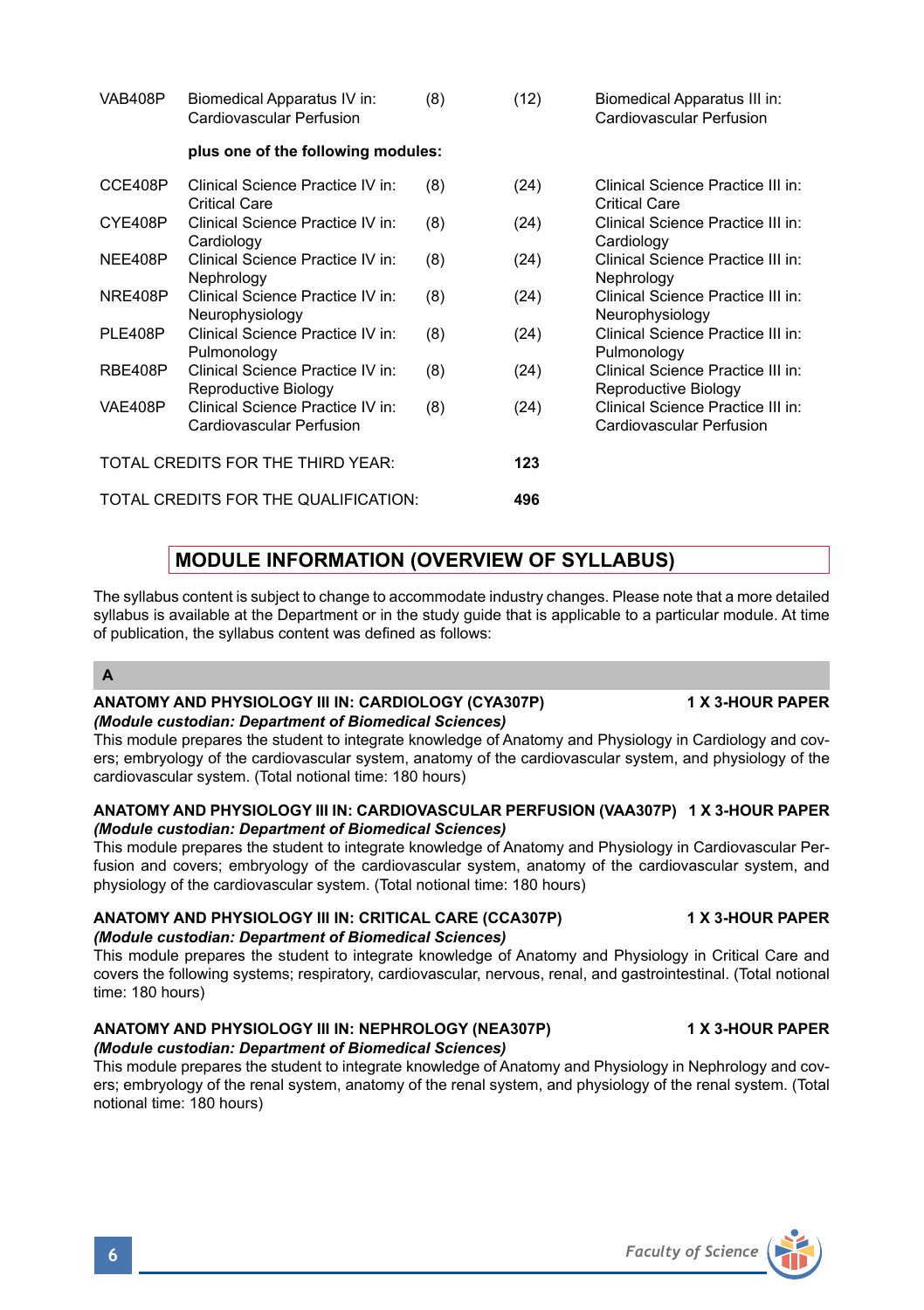# **ANATOMY AND PHYSIOLOGY III IN: NEUROPHYSIOLOGY (NRA307P) 1 X 3-HOUR PAPER**

# *(Module custodian: Department of Biomedical Sciences)*

This module prepares the student to integrate knowledge of Anatomy and Physiology in Neurophysiology and covers; embryology of the nervous system, anatomy of the nervous system, and physiology of the nervous system. (Total notional time: 180 hours)

# **ANATOMY AND PHYSIOLOGY III IN: PULMONOLOGY (PLA307P) 1 X 3-HOUR PAPER** *(Module custodian: Department of Biomedical Sciences)*

This module prepares the student to integrate knowledge of Anatomy and Physiology in Pulmonology and covers; embryology of the respiratory system, anatomy of the respiratory system, and physiology of the respiratory system. (Total notional time: 180 hours)

## **ANATOMY AND PHYSIOLOGY III IN: REPRODUCTIVE BIOLOGY (RDA307P) 1 X 3-HOUR PAPER** *(Module custodian: Department of Biomedical Sciences)*

This module prepares the student to integrate knowledge of Anatomy and Physiology in Reproductive Biology and covers; embryology of the reproductive system, anatomy of the reproductive system, physiology of the reproductive system, reproductive endocrinology, and reproductive genetics. (Total notional time: 180 hours)

# **B**

# **BIOMEDICAL APPARATUS II (BAP206P) 1 X 3-HOUR PAPER**

# *(Module custodian: Department of Biomedical Sciences)*

This module prepares the student with detailed knowledge of Biomedical Apparatus and covers the following apparatus; infusion devices, pressure transducers, electrode's, sterilisation, phlebotomy, patient transport, basic category apparatus. (Total notional time: 180 hours)

# BIOMEDICAL APPARATUS III IN: CARDIOLOGY (CYB307P) **1 A SEPAL 1 A SEPAL APPARATUS**

### *(Module custodian: Department of Biomedical Sciences)*

This module prepares the student to integrate knowledge of Biomedical Apparatus in Cardiology and covers; electrocardiography, pacemakers, echocardiography, cardiac catheterisation, intra-aortic balloon pump, and cardiac defibrillators. (Total notional time: 240 hours)

#### **BIOMEDICAL APPARATUS IV IN: CARDIOLOGY (CYB408P) 1 X 3-HOUR PAPER** *(Module custodian: Department of Biomedical Sciences)*

This module prepares the student to demonstrate integrated knowledge and engagement in the Cardiology speciality at the forefront of Clinical Technology and covers; advanced cardiac arrhythmia, cardiac electrophysiology studies, high-powered pacing devices, cardiac resynchronisation therapy, advanced echocardiography modalities and applications, and haemodynamic monitoring and assessment in left and right heart cardiac catheterisation diagnostic and intervention studies. (Total notional time: 120 hours)

# **BIOMEDICAL APPARATUS III IN: CARDIOVASCULAR PERFUSION (VAB307P) 1 X 3-HOUR PAPER** *(Module custodian: Department of Biomedical Sciences)*

This module prepares the student to integrate knowledge of Biomedical Apparatus in Cardiovascular Perfusion and covers; blood pumps, warming and cooling devices, thermometers and flow meters, venous drainage and assist devices, blood and gas filters, cardiotomy reservoirs, haemodynamic monitoring equipment, circulatory and pulmonary support devices, intra-aortic balloon pump, ablation and maze procedures. (Total notional time: 240 hours)

### **BIOMEDICAL APPARATUS IV IN: CARDIOVASCULAR PERFUSION (VAB408P) 1 X 3-HOUR PAPER** *(Module custodian: Department of Biomedical Sciences)*

This module prepares the student to demonstrate integrated knowledge and engagement in the Cardiovascular Perfusion area at the forefront of Clinical Technology and covers; haemodilution and flow mechanics of extra-corporeal devices, troubleshooting during cardiopulmonary bypass, organ transplantation and selected organ/limb perfusion, and advanced Perfusion Techniques. (Total notional time: 120 hours)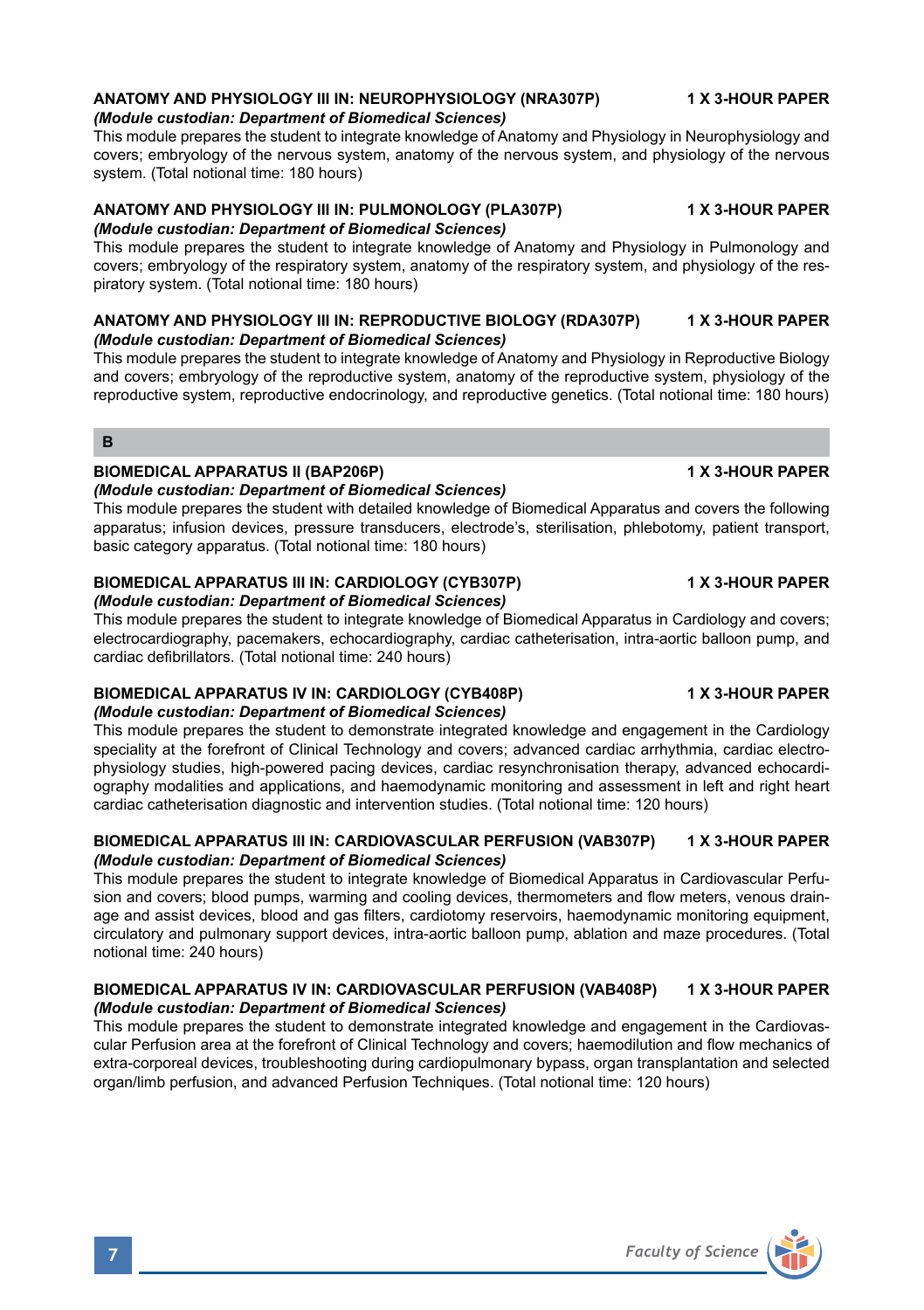# **BIOMEDICAL APPARATUS III IN: CRITICAL CARE (CCB307P) 1 X 3-HOUR PAPER**

# *(Module custodian: Department of Biomedical Sciences)*

This module prepares the student to demonstrate integrated knowledge and engagement in the Critical Care speciality at the forefront of Clinical Technology and covers; advanced ventilation, advanced haemodynamic monitoring, theatre procedures, paediatric ventilation, paediatric monitoring, and vascular ultrasonography. (Total notional time: 240 hours)

#### **BIOMEDICAL APPARATUS IV IN: CRITICAL CARE (CCB408P) 1 X 3-HOUR PAPER** *(Module custodian: Department of Biomedical Sciences)*

This module prepares the student to demonstrate integrated knowledge and engagement in the Critical Care speciality at the forefront of Clinical Technology and covers; advanced ventilation, advanced haemodynamic monitoring, theatre procedures, paediatric ventilation, paediatric monitoring, and vascular ultrasonography. (Total notional time: 120 hours)

# **BIOMEDICAL APPARATUS III IN: NEPHROLOGY (NEB307P) 1 X 3-HOUR PAPER**

# *(Module custodian: Department of Biomedical Sciences)*

This module prepares the student to integrate knowledge of Biomedical Apparatus in Nephrology and covers; history of dialysis, water treatment, and haemodialysis and peritoneal dialysis. (Total notional time: 240 hours)

# **BIOMEDICAL APPARATUS IV IN: NEPHROLOGY (NEB408P) 1 X 3-HOUR PAPER**

# *(Module custodian: Department of Biomedical Sciences)*

This module prepares the student to demonstrate integrated knowledge and engagement in the Nephrology speciality at the forefront of Clinical Technology and covers; acute haemodialysis therapy, continuous renal replacement therapies, apheresis therapies, and haemoperfusion. (Total notional time: 120 hours)

#### **BIOMEDICAL APPARATUS III IN: NEUROPHYSIOLOGY (NRB307P) 1 X 3-HOUR PAPER** *(Module custodian: Department of Biomedical Sciences)*

This module prepares the student to integrate knowledge of Biomedical Apparatus in Neurophysiology and covers; clinical electroencephalography, normal, abnormal, and epileptiform EEG, activation techniques, nerve conduction studies, somatosensory evoked potentials, brainstem auditory evoked potentials, visual evoked potentials. (Total notional time: 240 hours)

## **BIOMEDICAL APPARATUS IV IN: NEUROPHYSIOLOGY (NRB408P) 1 X 3-HOUR PAPER** *(Module custodian: Department of Biomedical Sciences)*

This module prepares the student to demonstrate integrated knowledge and engagement in the Neurophysiology speciality at the forefront of Clinical Technology and covers; quantitative electroencephalography, normal neonatal and paediatric EEG, abnormal neonatal and paediatric EEG, polysomnography, sleep disorders, uncommon and advanced nerve conduction studies, paediatric nerve conduction studies, transcranial doppler, and basic concepts of Intraoperative neuromonitoring. (Total notional time: 120 hours)

#### **BIOMEDICAL APPARATUS III IN: PULMONOLOGY (PLB307P) 1 X 3-HOUR PAPER** *(Module custodian: Department of Biomedical Sciences)*

This module prepares the student to integrate knowledge of Biomedical Apparatus in Pulmonology and covers; infection control techniques, spirometer, lung volumes and gas distribution, diffusion apparatus, blood gas analysis, and provocation studies. (Total notional time: 240 hours)

### **BIOMEDICAL APPARATUS IV IN: PULMONOLOGY (PLB408P) 1 X 3-HOUR PAPER** *(Module custodian: Department of Biomedical Sciences)*

This module prepares the student to demonstrate integrated knowledge and engagement in the Pulmonology area at the forefront of Clinical Technology and covers; bronchoscopy, cardiopulmonary exercise testing, respiratory muscle function testing, ventilation and ventilatory Control, sleep studies, and procurement of apparatuses. (Total notional time: 120 hours)

# **BIOMEDICAL APPARATUS III IN: REPRODUCTIVE BIOLOGY (RDB307P) 1 X 3-HOUR PAPER** *(Module custodian: Department of Biomedical Sciences)*

This module prepares the student to integrate knowledge of Biomedical Apparatus in Reproductive Biology and covers; external quality control, andrology, setting up of a spermatology laboratory, cryopreservation, assisted reproductive technology, computer-aided sperm analysis, handling semen with pathogens or bloodborne viruses, oocyte retrieval, risk management. (Total notional time: 240 hours)

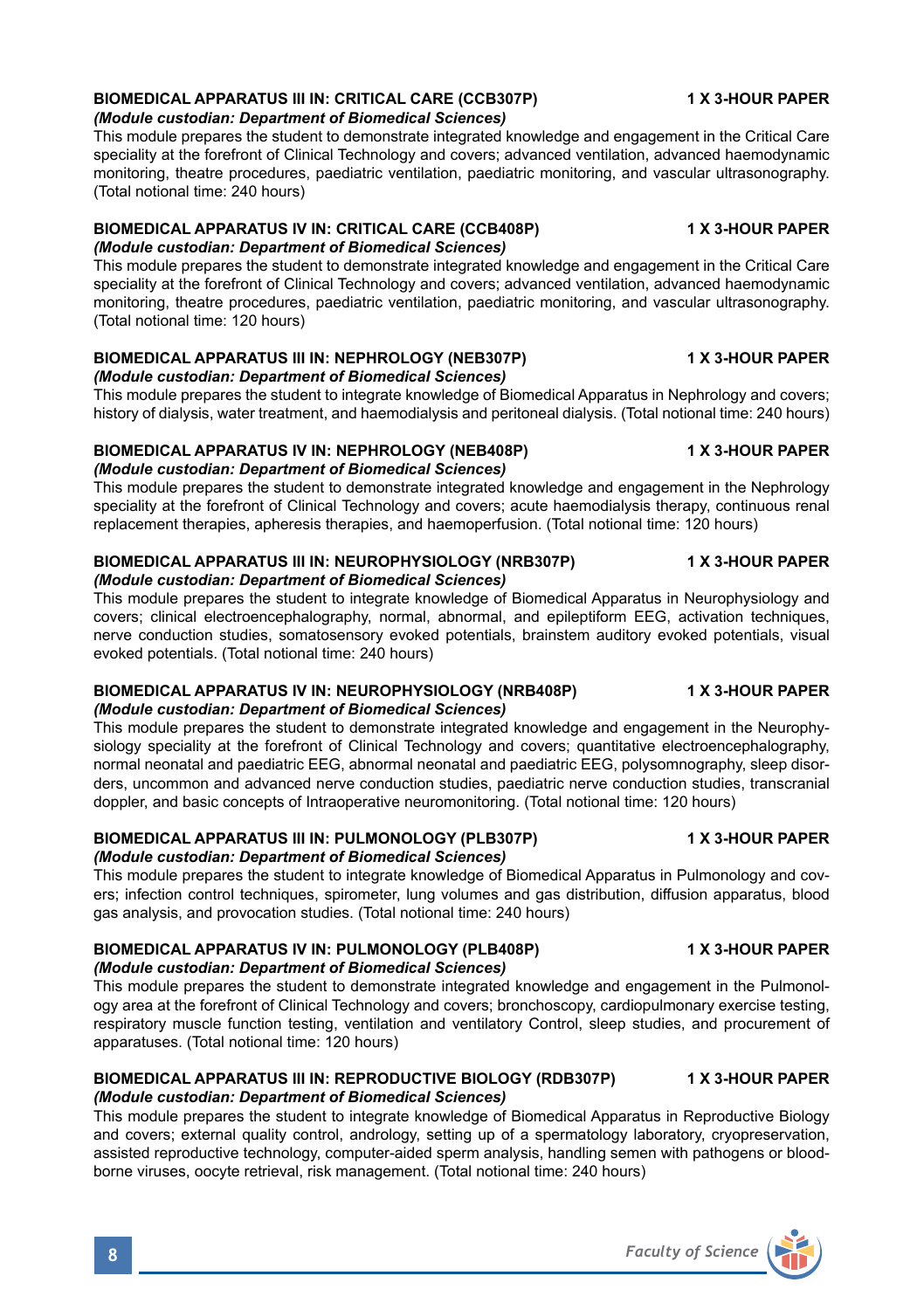# **BIOMEDICAL APPARATUS IV IN: REPRODUCTIVE BIOLOGY (RDB408P) 1 X 3-HOUR PAPER**

### *(Module custodian: Department of Biomedical Sciences)*

This module prepares the student to integrate knowledge of Biomedical Apparatus in Reproductive Biology and covers; insemination methods and fertilisation, intra cytoplasmic sperm injection, cryopreservation of oocytes, zygotes, embryos and blastocysts, frozen thawed embryo transfers, assisted reproductive technology outcomes, third party reproduction (sperm, oocytes, embryos, blastocysts), and laboratory management. (Total notional time: 120 hours)

# **C**

# **CHEMISTRY FOR HEALTH SCIENCES I (CHS115P) 1 X 3-HOUR PAPER** *(Module custodian: Department of Chemistry)*

The student will be able to apply his/her knowledge of atomic theory, nomenclature, stoichiometry, chemical equilibrium, organic chemistry and gases and liquids to basic chemistry related problems. Upon completion, the student will be able to discuss fundamental concepts in chemistry and do related calculations. (Total tuition time: not available). (Total notional time: 120 hours)

### **CLINICAL EDUCATION AND MENTORING I (CDG408P) CONTINUOUS ASSESSMENT** *(Module custodian: Department of Biomedical Sciences)*

The student will acquire in-depth knowledge of aspects relating to clinical teaching, learning, assessment, and mentoring of clinical technologists in training. The module will cover knowledge of Work Integrated Learning, Strategies of teaching and learning, Clinical assessment practices, Reflection-in and -on learning experiences, as well as the successful mentoring of students during clinical training. (Total notional time: 120 hours)

### **CLINICAL PROFESSIONAL PRACTICE I (CLP105P) CONTINUOUS ASSESSMENT** *(Module custodian: Department of Biomedical Sciences)*

The student will be able to demonstrate the ability to take account of and act in accordance with prescribed health and medical organisations as well as the professional ethics codes of conduct, values and practices. Through this module, students will obtain the ability to communicate information reliably, accurately and coherently as well as the ability to account for their actions. Finally, the student should understand the relationship of the anatomical and physiological systems during emergency medical care. (Total notional time: 120 hours)

### **CLINICAL PROFESSIONAL PRACTICE II (CLP206P) CONTINUOUS ASSESSMENT** *(Module custodian: Department of Biomedical Sciences)*

The student will be able to demonstrate an understanding of the ethical implications of decisions and actions as well as the complexity of ethical dilemmas. Through this module, a student will obtain the ability to present and communicate complex medical information reliably. Finally, the student should understand the relationships between organ systems during emergency medical care. (Total notional time: 120 hours)

# **CLINICAL PROFESSIONAL PRACTICE III (CLP307P) CONTINUOUS ASSESSMENT**

# *(Module custodian: Department of Biomedical Sciences)*

The student will be able to demonstrate the ability to take decisions and act ethically and professionally in a familiar healthcare environment. Through this module, a student will obtain the ability to communicate ideas and opinions in well-formed oral and written arguments and facilitate collaborative learning. Finally, the student should recognise that problem-solving does not occur in isolation, and manage clinical procedures in dynamic emergency medical care environments. (Total notional time: 120 hours)

# **CLINICAL PROFESSIONAL PRACTICE IV (CLP408P) CONTINUOUS ASSESSMENT**

*(Module custodian: Department of Biomedical Sciences)* The student will be able to demonstrate the ability to identify and address ethical and legal issues based on critical reflection in an unfamiliar healthcare environment. Through this module, a student will obtain the ability to communicate accurate academic and professional information and knowledge as well as design and implement appropriate teaching strategies. Finally, the student should recognise that problem-solving does not occur in isolation, and manage emergency procedures in dynamic medical care environments. (Total notional time: 120 hours)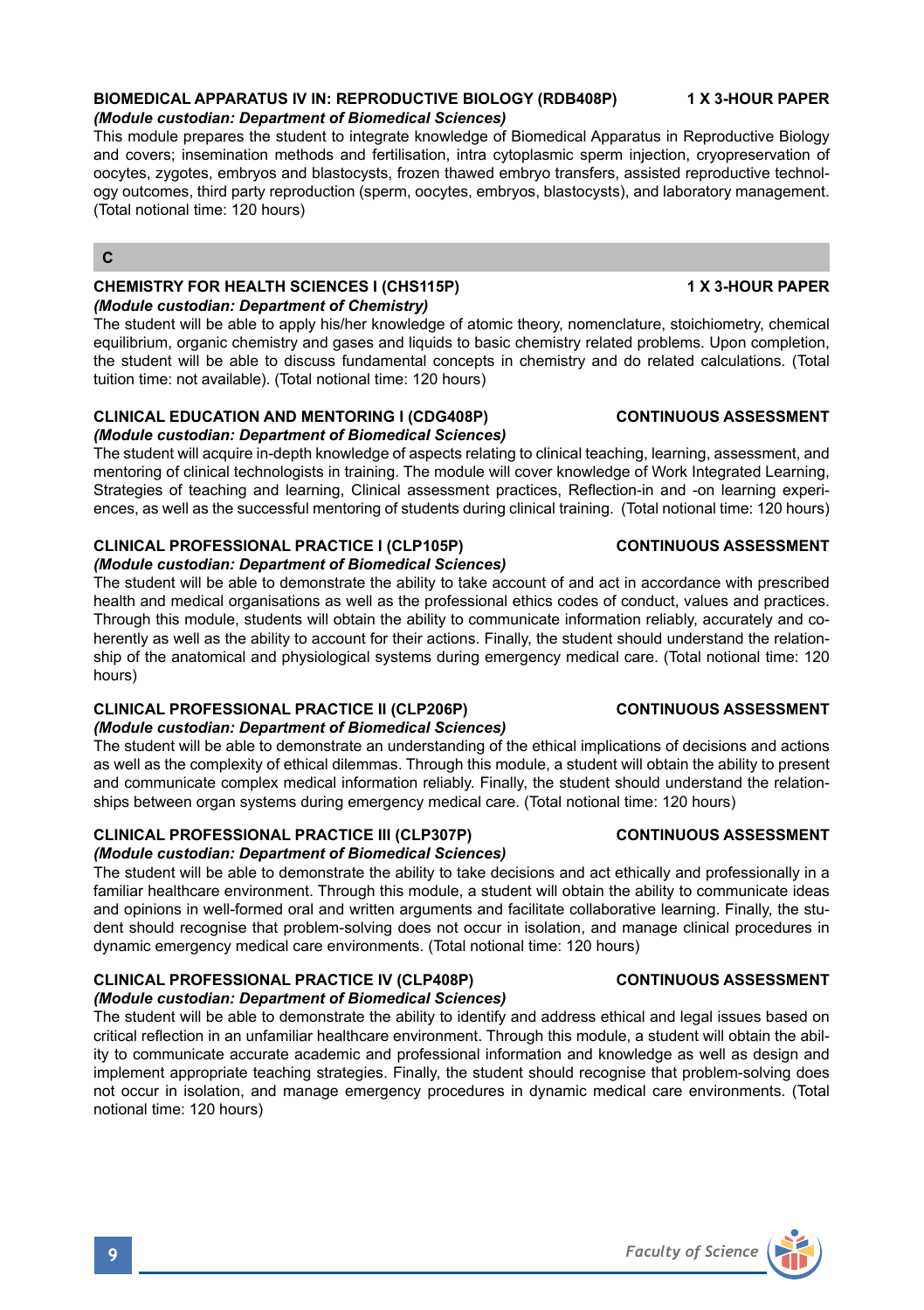# **CLINICAL SCIENCE PRACTICE II (CLC206P) CONTINUOUS ASSESSMENT**

### *(Module custodian: Department of Biomedical Sciences)*

This module prepares the student to demonstrate the ability to evaluate, select and apply appropriate standard procedures and covers the following Competency Based Assessments; non-invasive oximetry and noninvasive blood pressure measurement, basic resting electrocardiogram, activated clotting time measurement, blood gas sampling, anthropometric measurements, respiratory rate measurements, temperature measurement, radial and tibial pulse measurement, non-provocative nebulizers, oxygen therapy masks, setting of pressure transducers, ventilators and infusion devices, automated external defibrillator, spirometry measurements, and phlebotomy. (Total notional time: 120 hours)

# **CLINICAL SCIENCE PRACTICE III IN: CARDIOLOGY (CYE307P) CONTINUOUS ASSESSMENT** *(Module custodian: Department of Biomedical Sciences)*

This module prepares the student to demonstrate an understanding of a range of standard procedures in cardiology and covers the following Competency Based Assessments; defibrillation and cardioversion, resting and exercise stress ECG, intra-aortic balloon pump, temporary and permanent pacemakers, adult sonography, and adult cardiac catheterisation. (Total notional time: 180 hours)

# **CLINICAL SCIENCE PRACTICE IV IN: CARDIOLOGY (CYE408P) CONTINUOUS ASSESSMENT** *(Module custodian: Department of Biomedical Sciences)*

This module prepares the student to demonstrate an understanding of the complexities and uncertainties of selecting and applying standard procedures in Cardiology to unfamiliar problems and covers the following Competency Based Assessments; electrocardiography, high powered pacemakers, paediatric sonography, adult intervention cardiac catheterisation, paediatric cardiac catheterisation. (Total notional time: 240 hours)

# **CLINICAL SCIENCE PRACTICE III IN: CARDIOVASCULAR CONTINUOUS ASSESSMENT PERFUSION (VAE307P)**

# *(Module custodian: Department of Biomedical Sciences)*

This module prepares the student to demonstrate an understanding of a range of standard procedures in Cardiovascular Perfusion and covers the following Competency Based Assessments; cell saving, cardiopulmonary bypass circuit setup and de-air, cardioplegia, suckers and venting of the heart, intra-aortic balloon pump, adult cardiopulmonary bypass, extra-corporeal membrane oxygenation, maze and ablation setup, and nitric oxide dosing setup and management. (Total notional time: 180 hours)

# **CLINICAL SCIENCE PRACTICE IV IN: CARDIOVASCULAR CONTINUOUS ASSESSMENT PERFUSION (VAE408P)**

# *(Module custodian: Department of Biomedical Sciences)*

This module prepares the student to demonstrate an understanding of the complexities and uncertainties of selecting and applying standard procedures in Cardiovascular Perfusion to unfamiliar problems and covers the following Competency Based Assessments; advanced intra-aortic balloon pump, complex adult cardiopulmonary bypass, paediatric cardiopulmonary bypass, neonatal cardiopulmonary bypass, cardiopulmonary bypass during deep hypothermic circulatory arrest, and extra corporeal membrane oxygenation. (Total notional time: 240 hours)

# **CLINICAL SCIENCE PRACTICE III IN: CRITICAL CARE (CCE307P) CONTINUOUS ASSESSMENT** *(Module custodian: Department of Biomedical Sciences)*

This module prepares the student to demonstrate an understanding of a range of standard procedures in Critical Care and covers the following Competency Based Assessments; blood gas analysis; haemodynamic monitoring, ventilation, cell saving, anaesthesia, and emergency procedures. (Total notional time: 180 hours)

# **CLINICAL SCIENCE PRACTICE IV IN: CRITICAL CARE (CCE408P) CONTINUOUS ASSESSMENT** *(Module custodian: Department of Biomedical Sciences)*

This module prepares the student to demonstrate an understanding of the complexities and uncertainties of selecting and applying standard procedures in Critical Care to unfamiliar problems and covers the following Competency Based Assessments; acute dialysis, advanced ventilation, advanced haemodynamic monitoring, paediatric ventilation, thromboelastometry, and vascular ultrasonography. (Total notional time: 240 hours)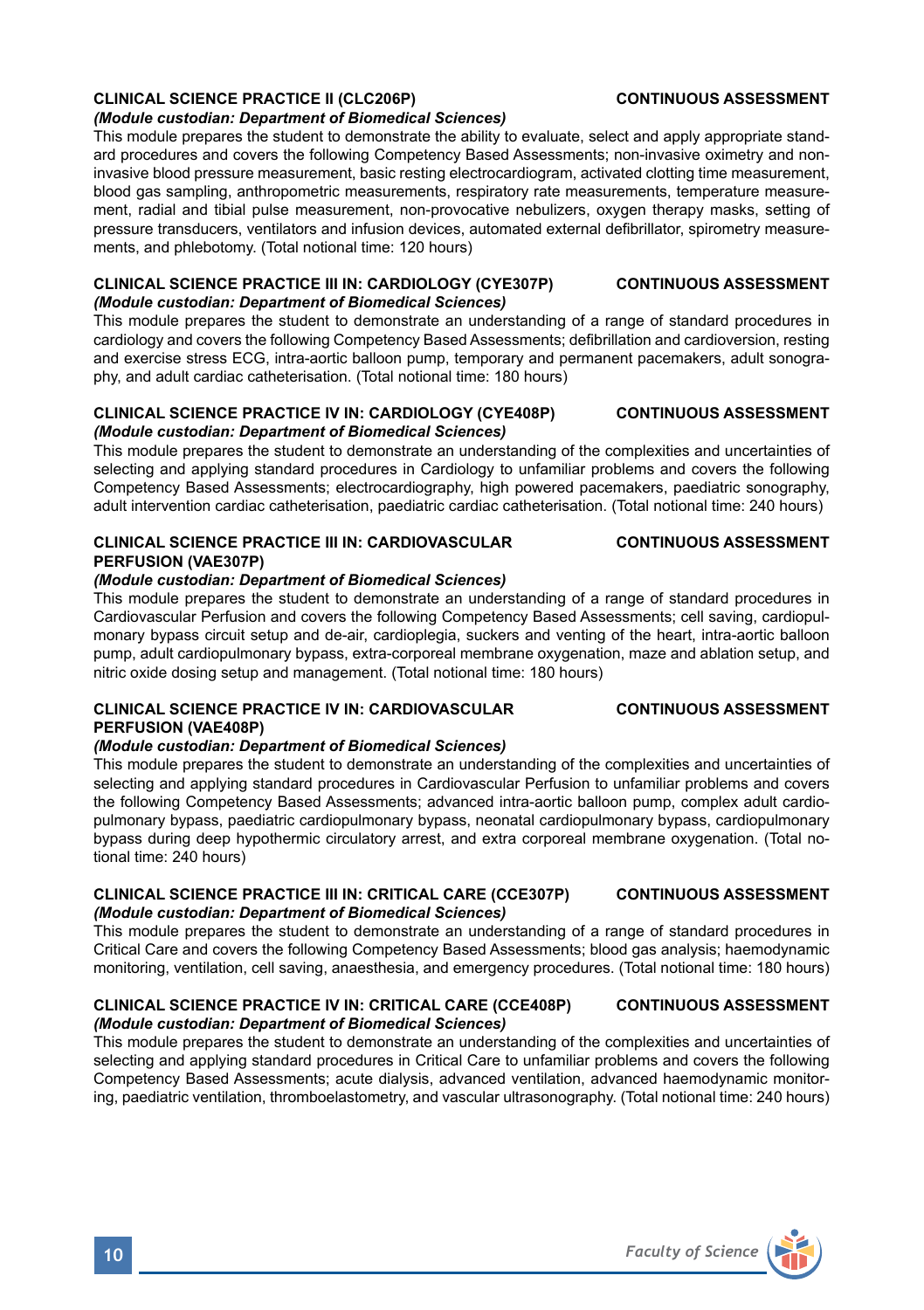# **CLINICAL SCIENCE PRACTICE III IN: NEPHROLOGY (NEE307P) CONTINUOUS ASSESSMENT**

*(Module custodian: Department of Biomedical Sciences)*

This module prepares the student to demonstrate an understanding of a range of standard procedures in Nephrology and covers the following Competency Based Assessments; patient preparation, water treatment, pre-dialysis assessment and anticoagulation therapy, blood sampling techniques, peritoneal dialysis documentation, renal dialysis design. (Total notional time: 180 hours)

### **CLINICAL SCIENCE PRACTICE IV IN: NEPHROLOGY (NEE408P) CONTINUOUS ASSESSMENT** *(Module custodian: Department of Biomedical Sciences)*

This module prepares the student to demonstrate an understanding of the complexities and uncertainties of selecting and applying standard procedures in Nephrology to unfamiliar problems and covers the following Competency Based Assessments; acute haemodialysis treatment, peritoneal dialysis treatment, continuous renal therapies, plasmapheresis, kidney transplant, and advanced renal dialysis design. (Total notional time: 240 hours)

# **CLINICAL SCIENCE PRACTICE III IN: CONTINUOUS ASSESSMENT NEUROPHYSIOLOGY (NRE307P)**

# *(Module custodian: Department of Biomedical Sciences)*

This module prepares the student to demonstrate an understanding of a range of standard procedures in Neurophysiology and covers the following Competency Based Assessments; electroencephalography, nerve conduction studies, somatosensory evoked potentials, auditory brainstem responses, visual evoked potentials, artefact atlas. (Total notional time: 180 hours)

# **CLINICAL SCIENCE PRACTICE IV IN: CONTINUOUS ASSESSMENT NEUROPHYSIOLOGY (NRE408P)**

## *(Module custodian: Department of Biomedical Sciences)*

This module prepares the student to demonstrate an understanding of the complexities and uncertainties of selecting and applying standard procedures in (Category) to unfamiliar problems and covers the following Competency Based Assessments; paediatric and neonatal electroencephalography, advanced nerve conduction studies, somatosensory evoked potentials, advanced auditory brainstem responses, advanced visual evoked potentials, and polysomnography. (Total notional time: 240 hours)

### **CLINICAL SCIENCE PRACTICE III IN: PULMONOLOGY (PLE307P) CONTINUOUS ASSESSMENT** *(Module custodian: Department of Biomedical Sciences)*

This module prepares the student to demonstrate an understanding of a range of standard procedures in Pulmonology and covers the following Competency Based Assessments; infection control, prevention and safety, spirometry, lung volumes and gas distribution, diffusion, blood gas analysis, and provocation studies. (Total notional time: 180 hours)

### **CLINICAL SCIENCE PRACTICE IV IN: PULMONOLOGY (PLE408P) CONTINUOUS ASSESSMENT** *(Module custodian: Department of Biomedical Sciences)*

This module prepares the student to demonstrate an understanding of the complexities and uncertainties of selecting and applying standard procedures in Pulmonology to unfamiliar problems and covers the following Competency Based Assessments; bronchoscopy; cardiopulmonary exercise testing, respiratory muscle function testing, ventilation and ventilatory control, and sleep studies. (Total notional time: 240 hours)

# **CLINICAL SCIENCE PRACTICE III IN: REPRODUCTIVE CONTINUOUS ASSESSMENT BIOLOGY (RBE307P)**

# *(Module custodian: Department of Biomedical Sciences)*

This module prepares the student to demonstrate an understanding of a range of standard procedures in Reproductive Biology and covers the following Competency Based Assessments, semen/sperm processing and analysis. therapeutic processing, computer-aided sperm analysis, media preparation, oocyte retrieval, in vitro fertilisation inseminations and denudation, cryopreservation of sperm, alternative sperm tests, and quality control. (Total notional time: 180 hours)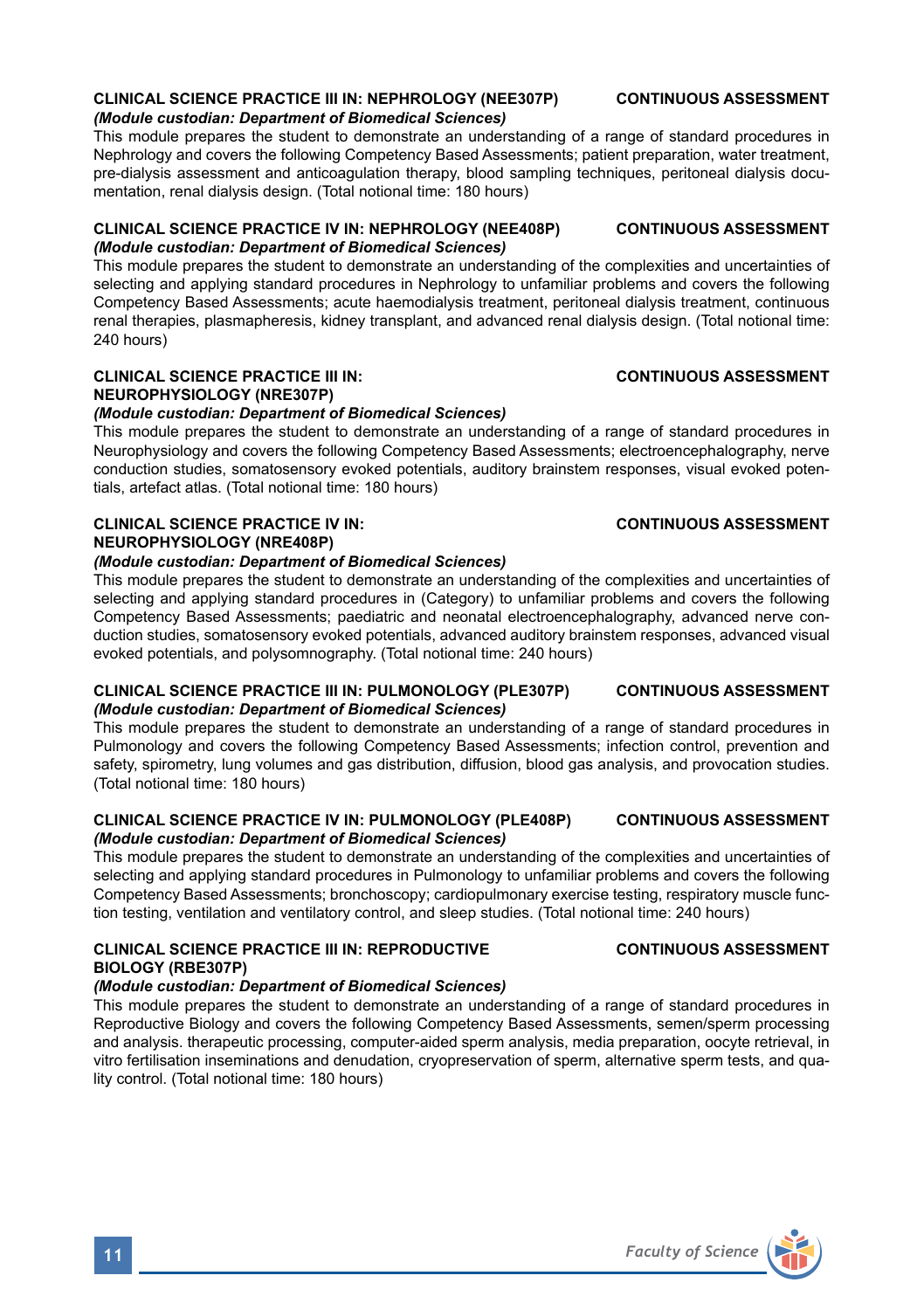# **CLINICAL SCIENCE PRACTICE IV IN: REPRODUCTIVE CONTINUOUS ASSESSMENT BIOLOGY (RBE408P)**

### *(Module custodian: Department of Biomedical Sciences)*

This module prepares the student to demonstrate an understanding of a range of standard procedures in Reproductive Biology and covers the following Competency Based Assessments; patient interaction sessions, sperm retrieval procedures, intracytoplasmic sperm injection, embryo evaluations, embryo transfer, cryopreservation management, trophectoderm biopsy and genetic testing, time-lapse imaging, and assisted hatching. (Total notional time: 240 hours)

# **COMMUNICATION FOR ACADEMIC PURPOSES (11P105X) 1 X 3-HOUR PAPER**

# *(Module custodian: Office of the Executive Dean)*

A workable knowledge of English is an essential skill for any graduate who is required to conduct themselves successfully in a professional working environment. This module will equip students with the competencies required to compose a selection of written texts related to communicating both internally and externally within a professional environment. In addition, the module includes strategies that are essential for the effective communication in various situations, including small groups to avoid unproductive conflict, a multicultural context, etc. (Total notional time: 100 hours)

### **COMPUTER LITERACY (CPL105X)** CONTINUOUS ASSESSMENT

# *(Module custodian: End User Computing Unit)*

This module provides students with foundational knowledge in computing fundamentals, essential digital skills in key applications based on MS Office Suite and network basics (i.e. MS Outlook and Internet). Online exams are mapped with End-User Computing: SAQA 49077 (61591) Core Element as well as Internet and Computing Core Certification (IC3). (Total notional time: 100 hours)

# **F**

# **FOUNDATION LIFE SKILLS (FLF125P) CONTINUOUS ASSESSMENT**

### *(Module custodian: Directorate of Student Development and Support)*

Personal, socio-emotional and academic skills development for students in higher education. This module includes 1. Intra- and interpersonal skills (e.g. emotional intelligence, relationships, and conflict management); 2. General study skills (e.g. time management, goal setting, learning styles); 3. Health and wellness (e.g. HIV/ AIDS, GBV issues, substance abuse); 4. Student life and adjustment (e.g. identity development, adjusting to a higher education environment); and 5. Financial management. (Total notional time: 20 hours)

# **H**

# **HEALTH CARE ADMINISTRATION AND MANAGEMENT I (HAM307P) CONTINUOUS ASSESSMENT** *(Module custodian: Department of Management and Entrepreneurship)*

The student will be able to demonstrate integrated knowledge and the application of strategic management processes, different management models, importance and utilization of human resources within a health care environment. This module prepares the student to enter the medical profession. (Total notional time: 120 hours)

### **HEALTH CARE ADMINISTRATION AND MANAGEMENT II (HAM408P) CONTINUOUS ASSESSMENT** *(Module custodian: Department of Management and Entrepreneurship)*

This module provides the student with the theoretical underpinnings of the field of health care administration management and to provide guidance on governing and managing within a business. Furthermore, this module will assist in developing the skills necessary to make administrative and management decisions and to manage the myriad of managerial dilemmas that is faced by managers. (Total notional time: 120 hours)

# **HUMAN ANATOMY I (HAN105P) 1 X 3-HOUR PAPER**

### *(Module custodian: Department of Biomedical Sciences)*

This module prepares the student to enter the medical profession. The student will be able to understand and apply his/her knowledge of cellular components, tissue and organ systems to and overall perspective of a healthy human necessary in the medical community. Upon completion, the student will be able to understand important cellular concepts, identify all bones, muscles, nerves and have a sound basis of each organ system. Students will also have mastered the practical skills to be confident in all human body structures and location. (Total notional time: 180 hours)



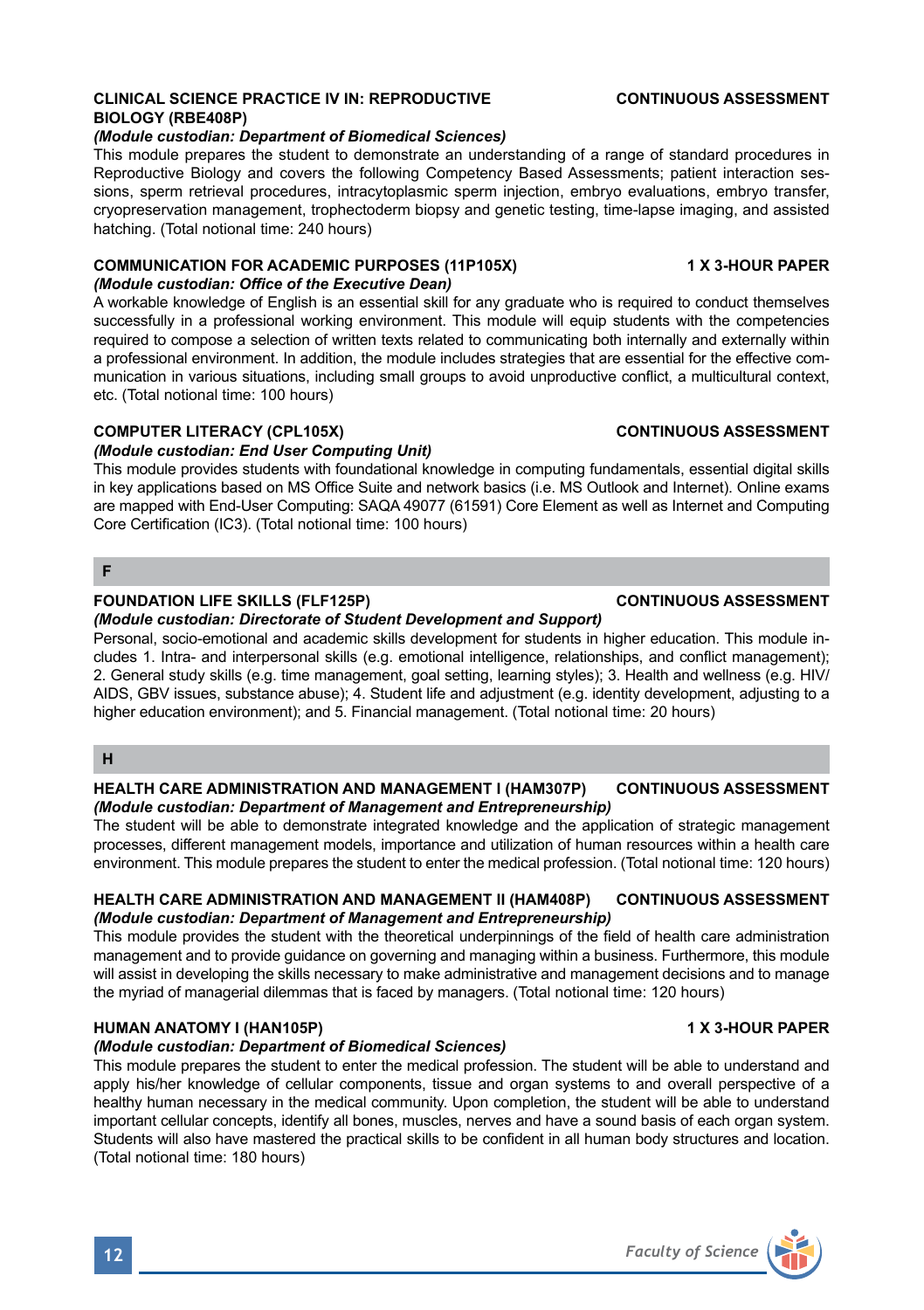# **HUMAN ANATOMY II (HAN206P) 1 X 3-HOUR PAPER**

#### *(Module custodian: Department of Biomedical Sciences)*

This module builds on prior knowledge of human anatomy and physiology. Upon completion, the student will be able to apply his/her knowledge of cellular components, tissue and organ systems to and overall perspective of a healthy human necessary in the medical community. Upon completion, the student will be able to understand important cellular concepts, identify all bones, muscles, nerves and have a sound basis of each organ system which includes the embryological development of each system. Students will also have mastered the practical skills to be confident in identifying all human body structures and location. (Total notional time: 180 hours)

### **HUMAN PHYSIOLOGY I (HPY105P) 1 X 3-HOUR PAPER**

# *(Module custodian: Department of Biomedical Sciences)*

The student will be able to apply his/her knowledge of the organisation of the human body, principles of support and movement, control systems of the human body such as the skeletal-, cardiac-, endocrine-, and nervous system, maintenance of the human body, and continuity in theoretical and practical contexts contributing to the body of knowledge necessary in the medical community. Upon completion, the student will be able to identify, explain and apply concepts and processes related to physiology, their control and regulation such as homeostasis, nutrition, movement and reproduction and distinguish between mechanical, biochemical and physical functions in a living system and how each system integrates with other systems in the human body. Students will also have the practical skills to be confident in all human body functions and their roles. (Total notional time: 180 hours)

### **HUMAN PHYSIOLOGY II (HPY206P)** 1 X 3-HOUR PAPER

### *(Module custodian: Department of Biomedical Sciences)*

The student should demonstrate detailed knowledge of the human body's cellular and chemical organisation, the principles of support and movement, the control and maintenance of the human body through the various organ systems, pathophysiology of organ systems and continuity contributing to their understanding of the physiology of a healthy human body. Upon completion, the student will be able to identify, explain and apply concepts and principles of organisation of the human body, control-, maintenance-, and pathophysiology of organ systems, sensory organs and continuity to the extent that they are able to successfully undertake various discipline specific modules related to human physiology. Students will also have the practical skills to be confident in all human body functions and their roles and apply this knowledge in a clinical setting. (Total notional time: 180 hours)

# **M**

# **MATHEMATICS AND STATISTICS I (MAS105X)** 1 X 3-HOUR PAPER

#### *(Module custodian: Department of Mathematics and Statistics)*

Numerical computations, mensuration, equations, functions, descriptive statistics, linear regression and curve fitting. (Total notional time: 120 hours)

### **MEDICAL LAW, BIO-ETHICS AND HUMAN RIGHTS I (MBH115P) CONTINUOUS ASSESSMENT MEDICAL LAW, BIO-ETHICS AND HUMAN RIGHTS II (MBH216P) CONTINUOUS ASSESSMENT MEDICAL LAW, BIO-ETHICS AND HUMAN RIGHTS III (MBH317P) CONTINUOUS ASSESSMENT MEDICAL LAW, BIO-ETHICS AND HUMAN RIGHTS IV (MBH418P)** *(Module custodian: Department of Biomedical Sciences)*

This module prepares students to acquire knowledge that achieves deep learning and fundamental understanding of medical law, bioethics and human rights. The student will be able to apply his/her knowledge of medical law, bioethics and human rights to clinical professional practice in a healthcare context. The module will present the following main learning areas: 1. Medical law, specifically legal principles and business law; and 2. Bioethics and human rights, specifically the morality and ethics, moral theories, integrity, human rights and bioethics principles, required for a Clinical Technologist to function independently in the healthcare fraternity and to demonstrate the ability to work in medical and business practice contexts from a framework of medical law, bioethics and human rights. The module will further serves to build upon initial requirements of medical law and bioethics concepts progressing to a deep understanding of the fundamental principles about bioethics, integrity and moral reasoning in the health care and health research environment. (Total notional time: 90 hours)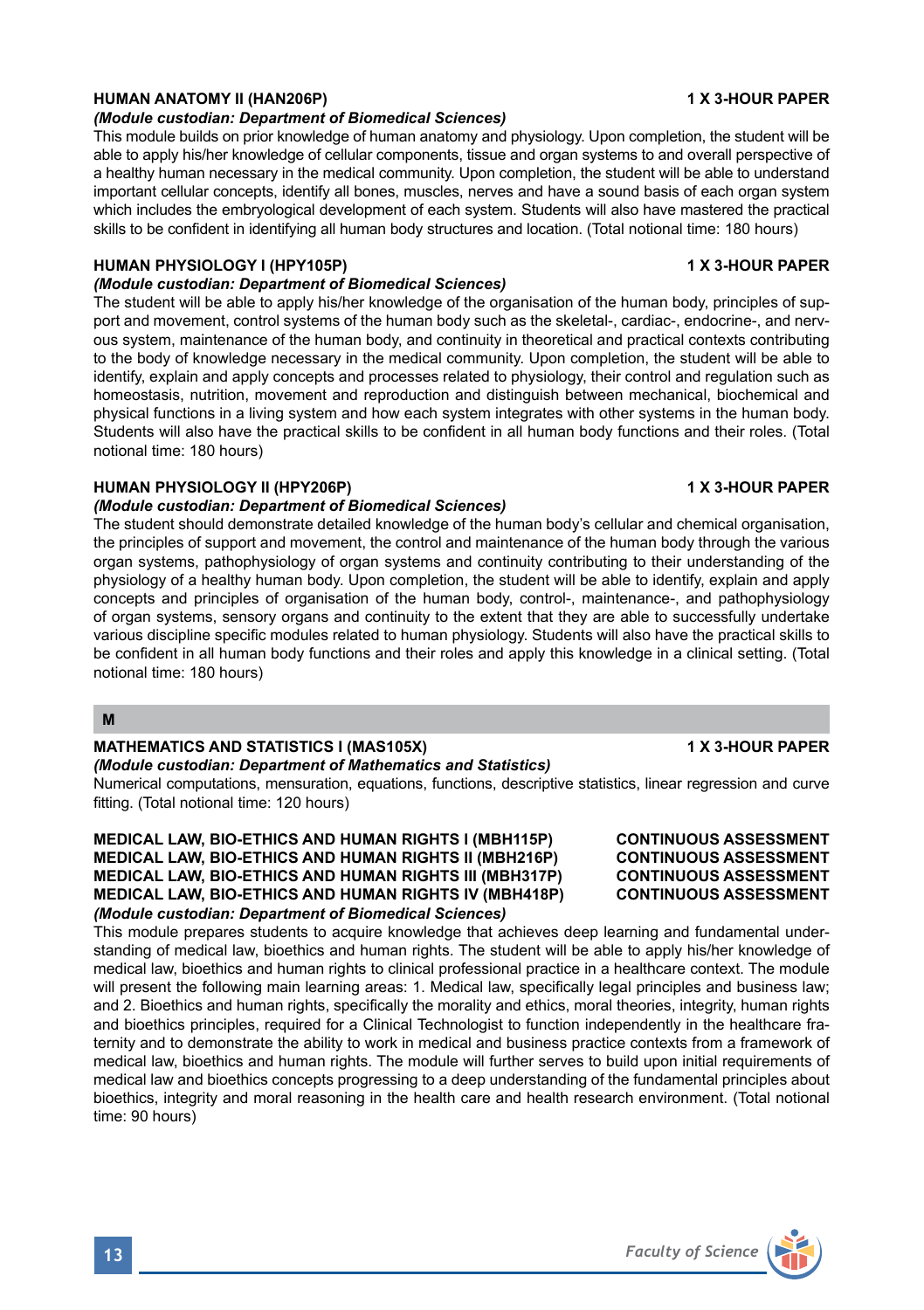# **PATHOPHYSIOLOGY II (PTS206P) 1 X 3-HOUR PAPER**

### *(Module custodian: Department of Biomedical Sciences)*

This module prepares the student to obtain detailed knowledge, apply problem-solving skills, as well as to produce and communicate information in the field of pathophysiology. The student will be able to apply his/her knowledge of Anatomy and Physiology to the disordered anatomical and physiological processes associated with disease or injury. The module includes: Introduction and Basic Concepts of Disease Process, Defence / Protective Mechanisms, and Pathophysiology of Body Systems. (Total notional time: 180 hours)

# **PATHOPHYSIOLOGY III IN: CARDIOLOGY (CYP307P) 1 X 3-HOUR PAPER**

# *(Module custodian: Department of Biomedical Sciences)*

This module prepares the student to integrate knowledge of Pathophysiology in Cardiology and covers; congenital heart disease, diseases of the pericardium, ischaemic heart disease, valvular heart disease, heart failure, and cardiac arrhythmias. (Total notional time: 180 hours)

#### **PATHOPHYSIOLOGY III IN: CARDIOVASCULAR PERFUSION (VAP307P) 1 X 3-HOUR PAPER** *(Module custodian: Department of Biomedical Sciences)*

This module prepares the student to integrate knowledge of Pathophysiology in Cardiovascular Perfusion and covers; congenital heart disease, diseases of the pericardium, ischaemic heart disease, valvular heart disease, heart failure, and cardiac arrhythmias. (Total notional time: 180 hours)

#### **PATHOPHYSIOLOGY III IN: CRITICAL CARE (CCP307P) 4 X 3-HOUR PAPER** *(Module custodian: Department of Biomedical Sciences)*

This module prepares the student to integrate knowledge of Pathophysiology in Critical Care and covers the following systemic diseases; respiratory, cardiovascular, nervous, renal, and gastrointestinal, as well as multisystem disorders. (Total notional time: 180 hours)

# **PATHOPHYSIOLOGY III IN: NEPHROLOGY (NEP307P) 1 X 3-HOUR PAPER**

### *(Module custodian: Department of Biomedical Sciences)*

This module prepares the student to integrate knowledge of Pathophysiology in Nephrology and covers; acid-base, fluid, and electrolyte disorders, acute and chronic kidney disorders, glomerular diseases, systemic disorders and the kidney, and hereditary kidney disease. (Total notional time: 180 hours)

#### **PATHOPHYSIOLOGY III IN: NEUROPHYSIOLOGY (NRP307P) 4 X 3-HOUR PAPER** *(Module custodian: Department of Biomedical Sciences)*

This module prepares the student to integrate knowledge of Pathophysiology in Neurophysiology and covers; epileptic seizures, disorders of consciousness, electroencephalographic pathologies, cranial nerve pathologies, spinal cord pathologies, and muscular pathologies. (Total notional time: 180 hours)

# **PATHOPHYSIOLOGY III IN: PULMONOLOGY (PLP307P) 1 X 3-HOUR PAPER**

# *(Module custodian: Department of Biomedical Sciences)*

This module prepares the student to integrate knowledge of Pathophysiology in Pulmonology and covers; obstructive airway diseases, restrictive airway diseases, vascular diseases, environmental, neoplastic, and infectious diseases, respiratory failure, intrapulmonary shunting. (Total notional time: 180 hours)

# **PATHOPHYSIOLOGY III IN: REPRODUCTIVE BIOLOGY (RBP307P) 4 X 3-HOUR PAPER**

# *(Module custodian: Department of Biomedical Sciences)*

This module prepares the student to integrate knowledge of Pathophysiology in Reproductive Biology and covers; infectious disease, infectious sampling, sperm DNA damage and genetics, male congenital abnormalities. (Total notional time: 180 hours)

# **PATHOPHYSIOLOGY IV (PTS418P) 1 X 3-HOUR PAPER**

# *(Module custodian: Department of Biomedical Sciences)*

This module prepares the student to apply his/her specialised knowledge of Anatomy, Physiology, and Pathophysiology to the disordered anatomical and physiological processes associated with disease or injury in special populations (paediatrics, adolescent, aged, immobile) as well as specialised pathologies in the field of specialisation. This module will prepare the student to integrated knowledge and prepare them for engagement in the field of specialisation at the forefront of Clinical Technology. (Total notional time: 120 hours)

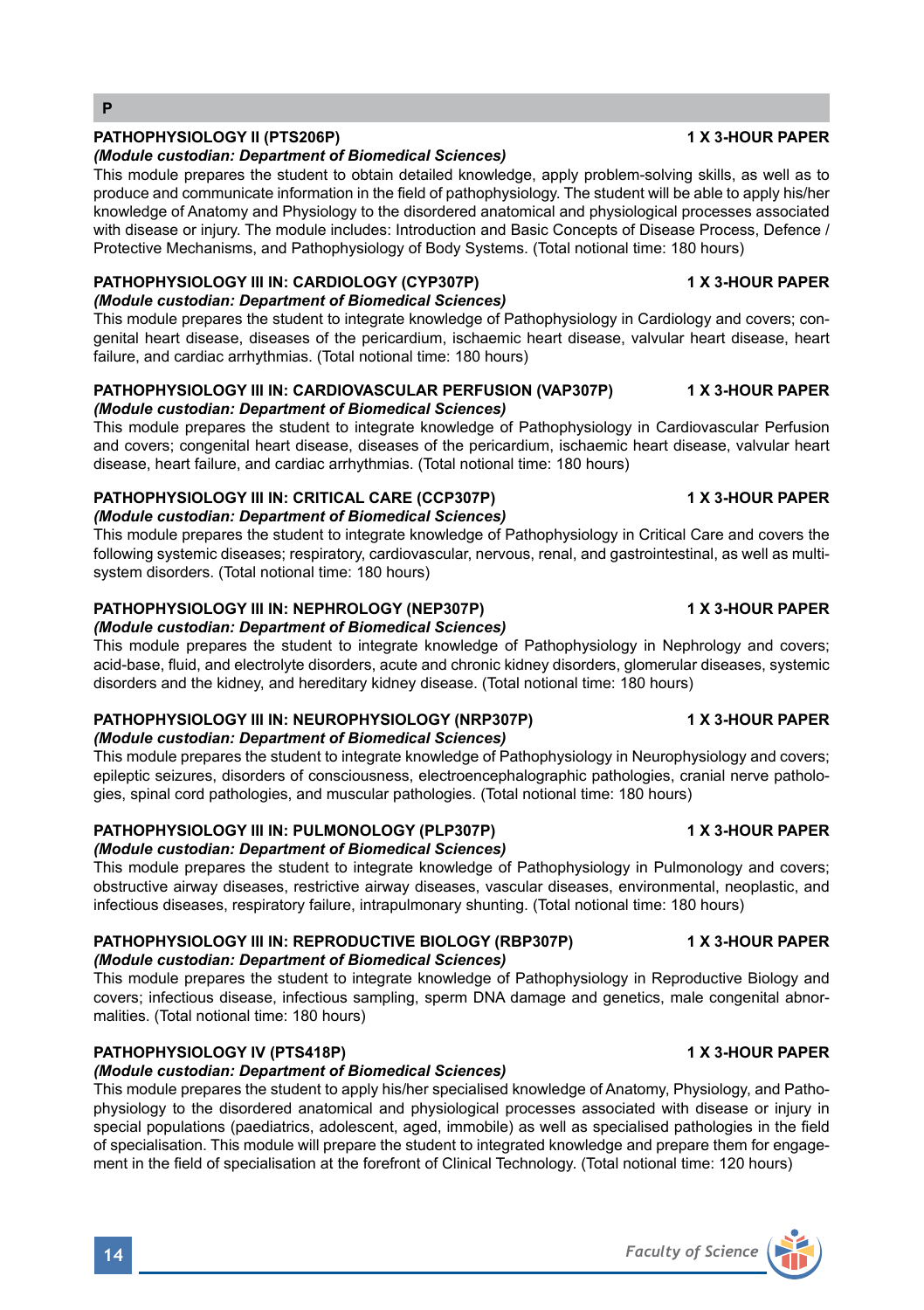# PHARMACOLOGY II (PMY206P) **1 X 3-HOUR PAPER**

### *(Module custodian: Department of Pharmaceutical Sciences)*

This module prepares the student to acquire an informed understanding of the basic principles of pharmacology, common organ system conditions and their treatment. The student will be able to demonstrate the ability to select and apply the correct pharmacological agents for the appropriate disease profile. Through this module, students will obtain the ability to integrate aspects of anatomy, physiology, pathophysiology and pharmacology in their field of study. Relevance of pharmacology is in line with national clinical needs and biomedical professional policies and procedures, and suitable resources need to be critically evaluated and used to facilitate the pharmacology as a specialtiy on postgraduate level. (Total notional time: 180 hours)

#### PHARMACOLOGY III IN: CARDIOLOGY (CYH317P) 1 1 X 3-HOUR PAPER *(Module custodian: Department of Pharmaceutical Sciences)*

This module prepares the student to acquire an informed understanding of the basic principles of pharmacology in cardiology, common cardiovascular conditions and their treatment. The student will be able to demonstrate the ability to select and apply the correct pharmacological agents for the appropriate disease profile. Through this module, students will obtain the ability to integrate aspects of anatomy, physiology, pathophysiology and pharmacology in their field of study. Relevance of pharmacology in cardiology is in line with national clinical needs and health professional policies and procedures, and suitable resources need to be critically evaluated and used to facilitate cardiology as a specialtiy. (Total notional time: 60 hours)

### **PHARMACOLOGY III IN: CARDIOVASCULAR PERFUSION (VAH317P) 4 X 3-HOUR PAPER** *(Module custodian: Department of Pharmaceutical Sciences)*

This module prepares the student to acquire an integrated knowledge and understanding of facts and principles related to the pharmacology in Cardiovascular Perfusion. The module content entails common cardiovascular conditions and their management. The student will be able to demonstrate the ability to select and apply the correct pharmacological agents for the appropriate disease profile. Through this module, students will obtain the ability to integrate aspects of human anatomy, human physiology, pathophysiology and pharmacology in this field of study. Relevance of pharmacology in cardiovascular perfusion is in line with national clinical needs and health professional policies and procedures, and suitable resources need to be critically evaluated and used to facilitate cardiovascular perfusion as a specialtiy. (Total notional time: 60 hours)

# **PHARMACOLOGY III IN: CRITICAL CARE (CCH317P) 1 X 3-HOUR PAPER**

# *(Module custodian: Department of Pharmaceutical Sciences)*

This module prepares the student to acquire an informed understanding of the basic principles of pharmacology in critical care, common critical care conditions and their treatment. The student will be able to demonstrate the ability to select and apply the correct pharmacological agents for the appropriate disease profile. Through this module, students will obtain the ability to integrate aspects of anatomy, physiology, pathophysiology and pharmacology in their field of study. Relevance of pharmacology in critical care is in line with national clinical needs and health professional policies and procedures, and suitable resources need to be critically evaluated and used to facilitate critical care as a specialtiy. (Total notional time: 60 hours)

# **PHARMACOLOGY III IN: NEPHROLOGY (NEH317P) 1 X 3-HOUR PAPER**

# *(Module custodian: Department of Pharmaceutical Sciences)*

This module prepares the student to acquire an informed understanding of the basic principles of pharmacology in nephrology, common nephrology conditions and their treatment. The student will be able to demonstrate the ability to select and apply the correct pharmacological agents for the appropriate disease profile. Through this module, students will obtain the ability to integrate aspects of anatomy, physiology, pathophysiology and pharmacology in their field of study. Relevance of pharmacology in nephrology is in line with national clinical needs and health professional policies and procedures, and suitable resources need to be critically evaluated and used to facilitate nephrology as a specialtiy. (Total notional time: 60 hours)

# **PHARMACOLOGY III IN: NEUROPHYSIOLOGY (NRH317P) 4 X 3-HOUR PAPER**

*(Module custodian: Department of Pharmaceutical Sciences)* This module prepares the student to acquire an informed understanding of the basic principles of pharmacology in Neurophysiology, common Neurophysiology conditions and their treatment. The student will be able to demonstrate the ability to select and apply the correct pharmacological agents for the appropriate disease profile. Through this module, students will obtain the ability to integrate aspects of anatomy, physiology, pathophysiology and pharmacology in their field of study. Relevance of pharmacology in Neurophysiology is in line with national clinical needs and heath professional policies and procedures, and suitable resources need to be critically evaluated and used to facilitate Neurophysiology as a specialtiy. (Total notional time: 60 hours)

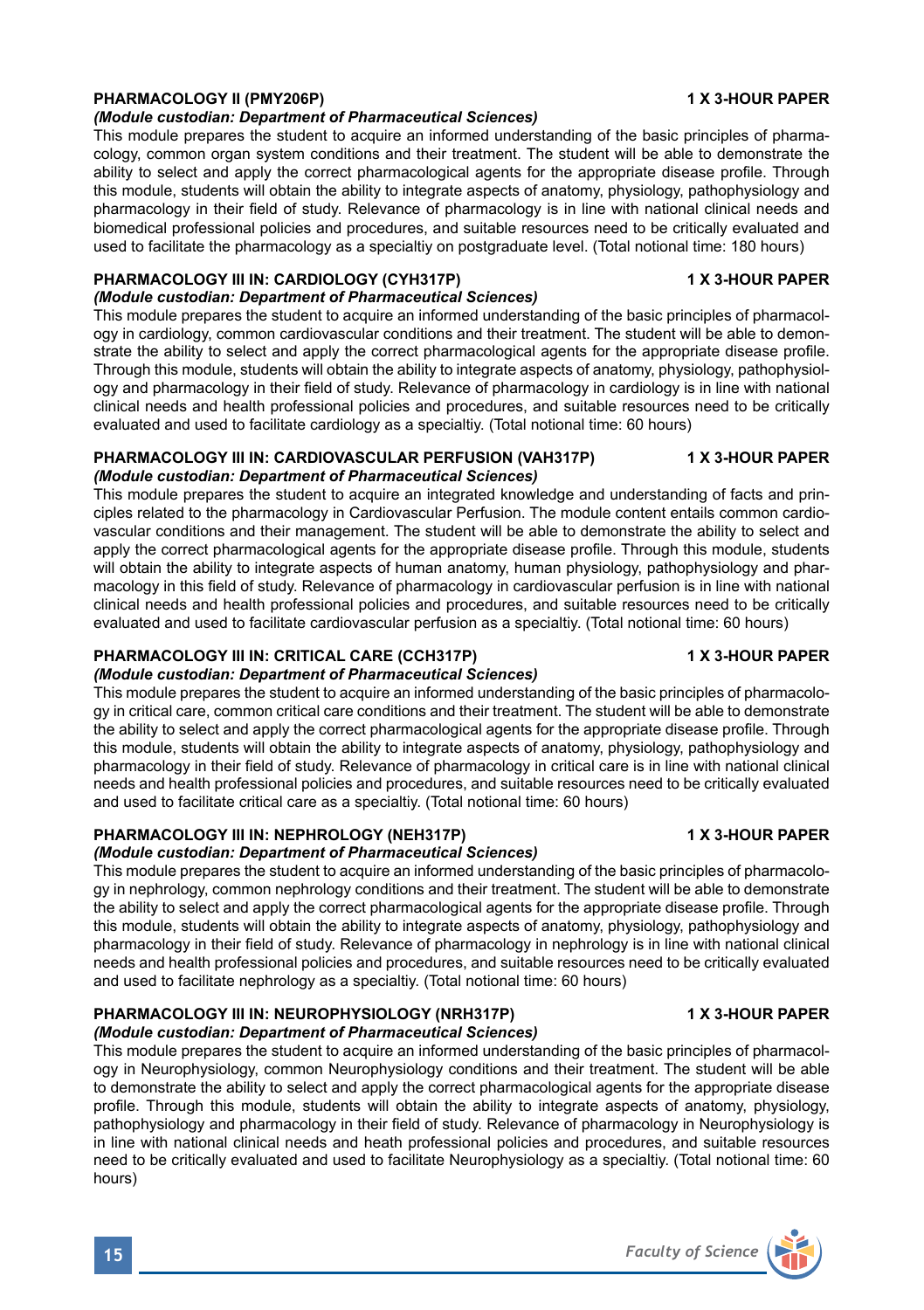# **PHARMACOLOGY III IN: PULMONOLOGY (PLH317P) 4 X 3-HOUR PAPER**

### *(Module custodian: Department of Pharmaceutical Sciences)*

This module prepares the student to acquire an informed understanding of the basic principles of pharmacology in pulmonology, common pulmonology conditions and their treatment. The student will be able to demonstrate the ability to select and apply the correct pharmacological agents for the appropriate disease profile. Through this module, students will obtain the ability to integrate aspects of anatomy, physiology, pathophysiology and pharmacology in their field of study. Relevance of pharmacology in pulmonology is in line with national clinical needs and health professional policies and procedures, and suitable resources need to be critically evaluated and used to facilitate pulmonology as a specialtiy. (Total notional time: 60 hours)

#### **PHARMACOLOGY III IN: REPRODUCTIVE BIOLOGY (RBH317P) 1 X 3-HOUR PAPER** *(Module custodian: Department of Pharmaceutical Sciences)*

This module which prepares the student to acquire an informed understanding of the basic principles of pharmacology in Reproductive Biology, common Reproductive Biology conditions and their treatment. The student will be able to demonstrate the ability to select and apply the correct pharmacological agents for the appropriate disease profile. Through this module, students will obtain the ability to integrate aspects of anatomy, physiology, pathophysiology and pharmacology in their field of study. Relevance of pharmacology in Reproductive Biology is in line with national clinical needs and health professional policies and procedures, and suitable resources need to be critically evaluated and used to facilitate Reproductive Biology as a specialtiy. (Total notional time: 60 hours)

# **PHYSICS FOR HEALTH SCIENCES I (PHS115P) 1 X 3-HOUR PAPER**

# *(Module custodian: Department of Physics)*

This module is aimed at enhancing student knowledge in fundamental concepts in mechanics, mechanical properties of fluids, thermal properties of matter, general and geometrical properties of waves, static electricity and electric circuits and their applications thereof. (Total notional time: 120 hours)

### **R**

### **RESEARCH PRINCIPLES I (RPL115P) CONTINUOUS ASSESSMENT**

### *(Module custodian: Department of Biomedical Sciences)*

This module prepares the student to acquire an informed understanding of the basic principles of research and academic writing to include definitions, characteristics, as well as the concepts of scholarly writing, scholarly literature, the methodologies and designs. The student will be able to demonstrate the ability to select and apply the correct academic writing principles, citation methods, and procedures in order to avoid any form of plagiarism. Through this module, students will obtain the ability to integrate aspects of research principles and methodology in their field of study. Relevance of research is in line with national needs and biomedical ethical policies and procedures, and suitable resources need to be critically evaluated and used to facilitate the research project on postgraduate level. (Total notional time: 60 hours)

# **RESEARCH PRINCIPLES II (RPL216P) CONTINUOUS ASSESSMENT**

### *(Module custodian: Department of Biomedical Sciences)*

This module prepares the student to demonstrate detailed understanding and knowledge of the main areas of research principles and the ability to apply concepts, principles and theories related to the framework of a research proposal, the different research methodologies and designs, as well as data collection principles, analysis, reliability, validity, rigour, trustworthiness, budget and funding. Through this module, the student will demonstrate understanding of the research problem and objectives within the context of a particular research methodology, as well as the ability to evaluate, select and apply the optimal sampling procedures, data collection principles relevant to a research methodology and design. Knowledge and the ability to analyse, synthesise, and evaluate information from different sources of scholarly academic information, including definitions, criteria, purposes, questionnaire designs, data collection principles and methods for the application during the research process will be obtained in preparation to the next level of research principles and procedures to follow. (Total notional time: 60 hours)